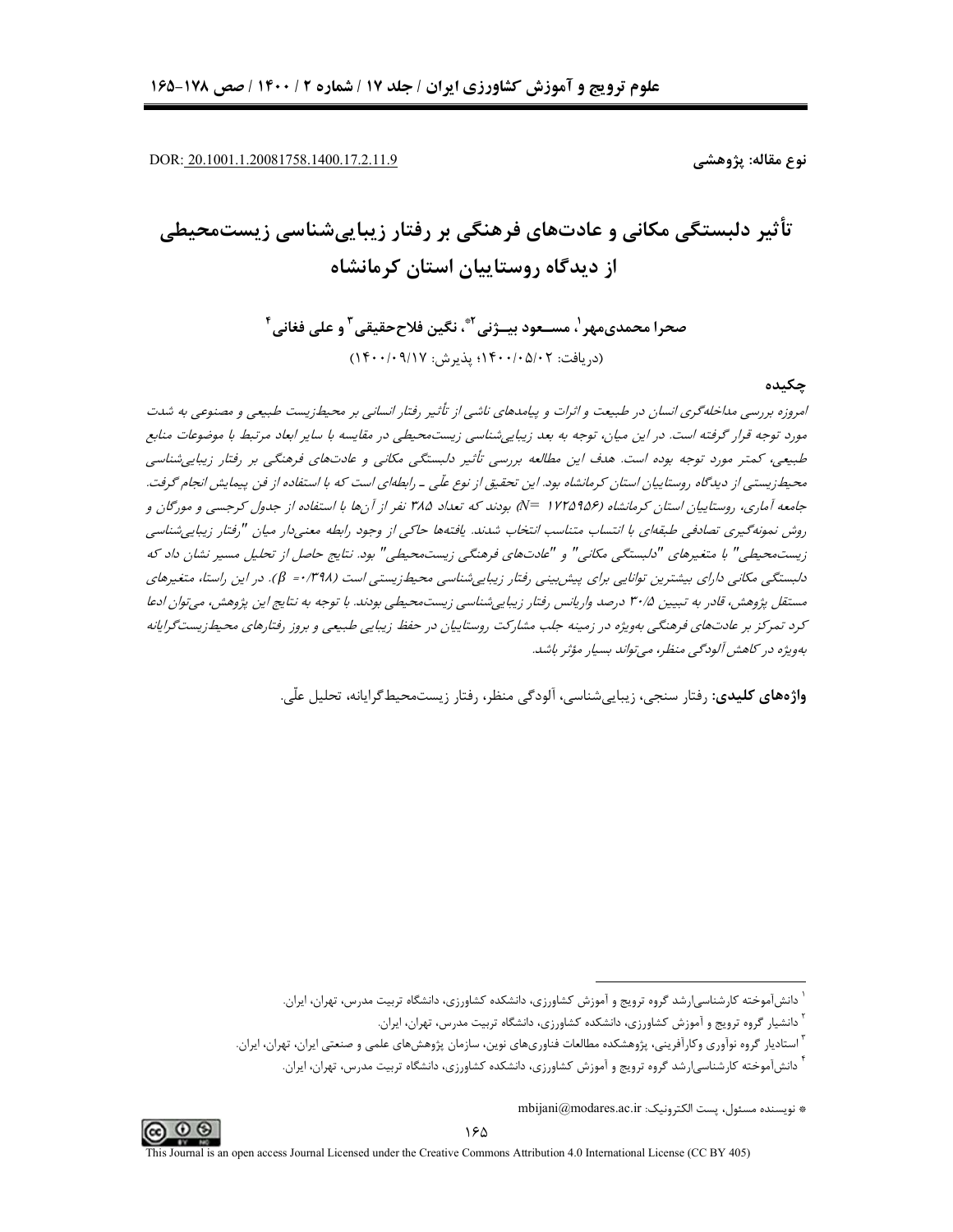مداخله گری انسان در طبیعت اثرات و پیامدهای گوناگونی دارد، نابودی جنگلها، کوپرزایی، آلودگی منابع آب سطحی، زیرزمینی و اقیانوسها، آلودگی خاک و هوا، کاهش تنوع گونههای موجودات زنده گیاهی و جانوری، بروز بیماریهای مختلف ناشی از افزایش دی|کسیدکربن در جو زمین، گرم شدن کره زمین، افزایش رو به رشد محلهای دفن زباله و به طور کلی، اضمحلال محیطزیست، تنها تعدادی از چالشهای فراروی جوامع بشری است که با فعالیتهای بشر مرتبط میباشد ( Sabzali Parikhani et al., 2018). با این حال، آلودگی منظر محیطزیست طبیعی، یکی از آلودگیهایی است که با وجود اهمیت روانی و اجتماعی خود از دید بسیاری از افراد مخفی مانده و کمتر مورد توجه قرار گرفته است. به طوری که حتی برای حذف یا کاهش اثرات آن نیز اقدام چندانی بهویژه در کشورهای در حال توسعه و توسعهنیافته صورت نگرفته است. از این و، لازم است به چالش&ای مربوط به حفظ زیبایی محیطزیست طبیعی و بحث آلودگی منظر اهمیت بیشتری داده شود (ولی;اده، ۱۳۹۳؛ ملکی و علیپور، ۱۳۹۳). جالب است که با این وجود و در عین شگفتی، انسانها همچنان به رفتارهای تخریبکننده سلامتی سیارهای که در آن زندگی می کنند ادامه میدهند (بدریگرگری و همکاران، ۱۳۹۰؛ بیژنی و حیاتی، ۱۳۹۲؛ Frantz et al., ۱۳۹۲ 2005; Mainieri et al., 1997). در نتيجه، چنين به نظر مى رسد كه طبيعت زيبا و اعجابانگيز در حال نابودى تدريجى است (دبير سياقى، ١٣٨٣).

زیبایی شناسی شاخهای از فلسفه (در کنار معرفتشناسی، منطق، اخلاق و متافیزیک) است که با تحقیقات مفهومی و نظری در زمینه تجربه هنری و زیباییشناسی سروکار دارد. رفتار زیباییشناسی زیستمحیطی نیز نوع عملکردی است که فرد کنشگر با محیطزیست (پیرامون تلاش برای حفظ زیبایی و یا آلودهسازی دیداری مناظر طبیعی) از خود بروز میدهد ( Mahdavinejad  $. (et al., 2014)$ 

آسیبهای زیستمحیطی بهعنوان یک مشکل مهم برای هر فرد و جامعه در سراسر جهان مطرح است. رشد سریع جمعیت و مبارزات توسعه اقتصادی بهویژه در جوامع در حال توسعه مشکلات زیستمحیطی را افزایش داده است. از این و، توسعه پایداری بهصورت عملی و آموزش و تثبیت رفتاری و عملیاتی آن برای حفظ محیطزیست ضروری است. نتایج بررسیهای بسیاری از پژوهشگران در این زمینه حاکی از آن است که بسیاری از مردم بهویژه در کشورهای در حال توسعه رفتارهای محیطزیستگرایانه از خود نشان نمیدهند و در حفظ زیبایی محیط کوشا نیستند؛ آنها دلیل این امر را ناشی از فقدان آموزشهای زیستمحیطی می دانند (عزیزی خالخیلی و همکاران، ۱۳۹۰؛ Aytulkasapoglu & Ecevit, 2002). در این راستا، می توان به چند تفاوت کلیدی میان چند نوع دیدگاه از محیطزیست اشاره کرد. در یک دیدگاه تکیه بر رامحلهای فنی است؛ در حالی که در برخی جوامع، تمرکز بیشتر بر راهحلهای جمعی است. عدهای طبیعت را در اختیار انسان و عدهای دیگر انسان را جزئی از طبیعت و در تعامل با آن و به عنوان حامی طبیعت قلمداد میکنند. در مجموع، این پژوهشها نشان میدهد درصد بالایی از مردم سراسر جهان در مورد کیفیت و زیبایی محیطزیست، نگران هستند (Schultz & Zelezny, 1999). مطالعات ارزیابی اجتماعی تا حد زیادی نشان میدهد، نگرانی برای حفظ و زیبایی محیطزیست و تلاش در این زمینه در حال افزایش است (همان).

در تحلیل رابطه انسان با محیطزیست، تنوع اقشاری مختلف انسانی وجود دارد. در این میان، روستاییان افرادی هستند که با محیطزیست طبیعی ارتباط بسیار دارند. این محیط به شدت تحت تأثیر رفتار انسانی است؛ بر این اساس، تمرکز بر رفتار روستاییان به عنوان یکی از مهمترین کنشگران زیستمحیطی حائز اهمیت است. استان کرمانشاه از جمله استانهایی است که در چند سال اخیر، محیطزیست طبیعی (مناظر طبیعی رودخانهها و مناطق شکار ممنوع و غیره) آن به واسطه کملطفیهای برخی از کنشگران اصلی آن یعنی مردم منطقه، سازمانهای ذی,بط و غیره تخریب شده است و حاصل این تخریب ظهور آلودگیهای دیداری (منظر) و از بین رفتن زیبایی این مناظر طبیعی است. بر این مبنا، هدف این مقاله بر واکاوی عوامل مؤثر بر رفتار زیبایی،شناسی زیست،محیطی در بین روستاییان استان کرمانشاه قرار گرفت. برای تحقق این هدف، ابتدا سعی شد تا از طریق پیشین پژوهی، مؤلفههای تأثیر گذار بر رفتار زیبایی شناسی زیستمحیطی شناسایی گردد.

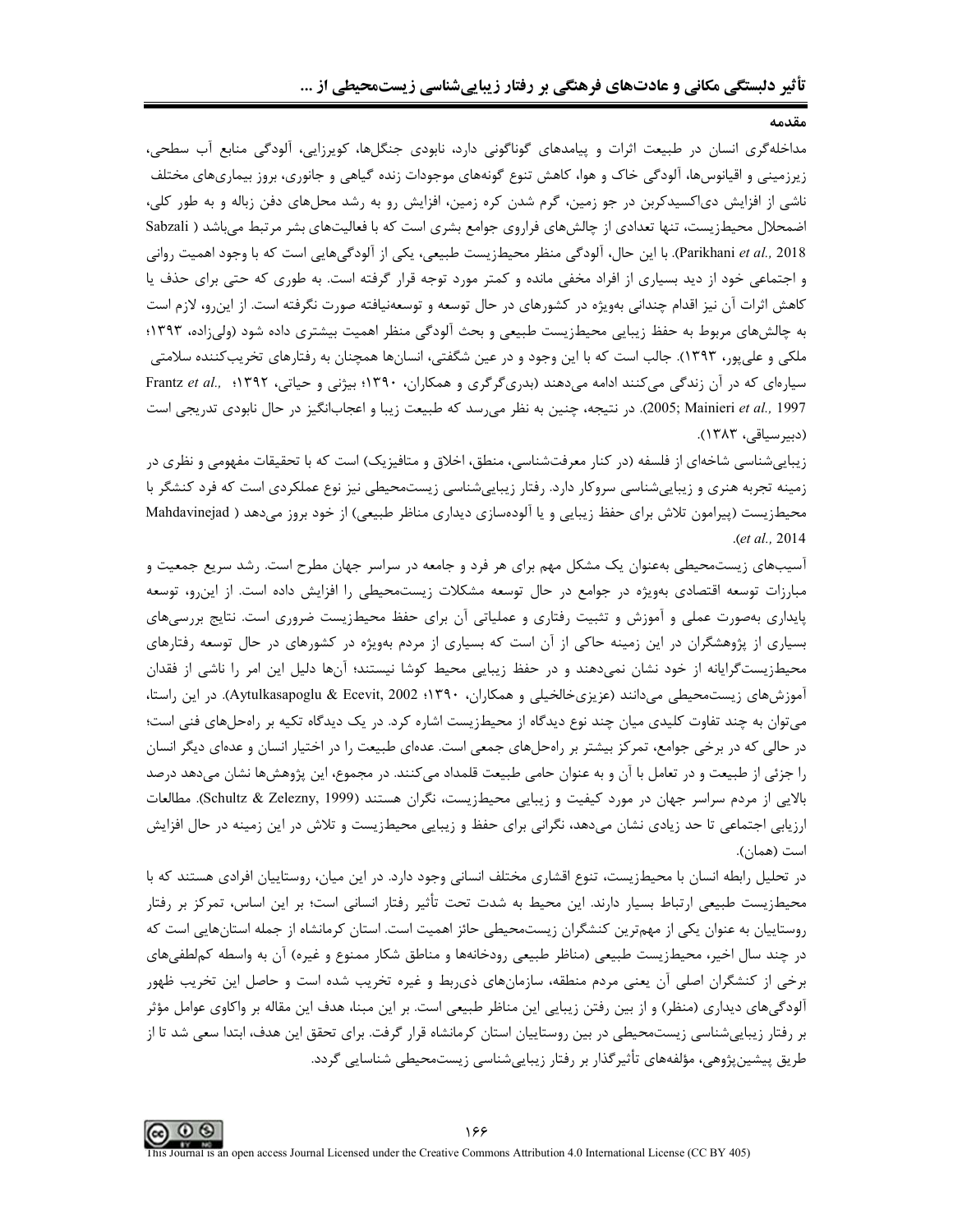پژوهشهای مختلفی در مورد اثرات و نتایج داشتن یک محیطزیست سالم و زیبا بر سلامت روانی و جسمانی انسان انجام گرفته است. این مطالعات نشان میدهد بین تجربه حضور در محیطهای طبیعی و سلامت روان انسانها رابطه مثبت و معنیداری وجود دارد، بهطوری که دیدن محیطزیست طبیعی منجر به بهبود خلق و خو، افزایش دقت و کاهش استرس میشود (Thompson *et al.,* 2012). این ادبیات نوظهور اشاره به بسیاری از مزایای روانی و اجتماعی زیباییشناسی محیطزیست و طبیعت زیبا دارد؛ بنابراین، گسترش درک بهتری از زیباییشناسی زیستمحیطی در میان جوامع، یک گام به سوی بازسازی نظم جهانی و نظم کرهی زمین خواهد بود (Porteous, 2013). در زیر به پارهای از این پژوهشها اشاره شده است.

استرن (Stern) در پژوهش خود با عنوان "بهسوی یک نظریه منسجم از رفتار سازگار با محیطزیست" به بررسی نظریههای مختلف در این زمینه پرداخت و نشان داد متغیرهای نگرش، تواناییهای شخصی، عوامل زمینهای و عادتهای معمولی رابطه مثبت و معنیداری با رفتارهای سازگار با محیطزیست دارند (Stern, 2000). از اینرو، در پژوهش حاضر، میتوان ویژگیهای فردی و عادتهای زیستمحیطی را بر اساس نیاز تحقیق از دیدگاه روانشناختی مورد بررسی قرار داد.

پورتئوس (Porteous) به نقل از دیردن (Dearden, 1989)، الگوی سلسله مراتب ترجیحات منظر در زیباییشناسی محیطی را رائه داد. متغیرهای اقتصادی ــ اجتماعی یا جمعیتی (فردی)، فرهنگی، درونی و آشنایی و انس با طبیعت از جمله متغیرهایی J بودند كه بر ترجيحات اجتماعي منظر تأثير داشتند. الگوي ديردن (Dearden) با اينكه يک الگوي ترجيح منظر از لحاظ زیباییشناختی است، اما به توضیح متغیرهایی که بر سلیقه افراد برای ترجیح دادن یک منظره نسبت به منظره دیگر تمرکز دارد اشاره میکند. به عنوان مثال، عامل جنسیت در این الگو به عنوان یک متغیر فردی معرفی میشود که بر ترجیح منظر فرد اثر میگذارد و باعث میشود که یک فرد ترجیح منظر مشابه یا متفاوتی نسبت به فرد دیگر داشته باشد و برداشت یا رفتار متفاوتی از لحاظ رعایت زیباییشناسی زیستمحیطی داشته باشد (Porteous, 2013).

بررسیها حاکی از آن است که یکی دیگر از متغیرهای تأثیرگذار بر رفتار زیباییشناسی زیستمحیطی، درک "تفاوتهای فرهنگی" است. بر این اساس، تفاوتهای فرهنگی در رابطه با درک منظر، عاملی تأثیرگذار است. در این زمینه، متغیرهایی از جمله، تفاوتهای اساسی در مزیتهای زیبایی بین گروههای برتر و زیردست و افراد بومی و غیربومی قابل تعمق و بررسی هستند. در بسیاری از موارد مشاهده شده افرادی که بومی منطقه خود هستند رفتار بهتری در حفظ زیبایی محیط در برابر کسانی که بومی اًن منطقه نیستند دارند. از طرفی، اگر فرهنگ گسترش یابد مفهوم تعلق و دلبستگی نیز مطرح میشود . **(**Lyons, 1983)

Salehi *et al.*, 2017; Valizadeh *et* ) باستکی مکانی (Salehi *et al.*, 2017; Valizadeh *et* al., 2020) به عنوان یک مداخلهگر تأثیرگذار بر رفتارهای زیستمحیطگرایانه از جمله رفتار زیباییشناسی زیستمحیطـی در نظر گرفته شده است. دلبستگی مکانی، تعلق خاطر فرد به محیطی است که در آن زندگی مـیکنـد و خـود شـامل مـواردی از جمله ویژگیهای طبیعی، فرهنگی و اجتماعی و رضایت از مکان زندگی میباشد (Valizadeh *et al.,* 2020).

در بسیاری از مطالعات در زمینه متغیرهای اجتماعی و جمعیتی، ویژگیهای محیطی مانند یکپـارچگی منظـر و حتـی سـن از همه مهمتر هستند. به طوری که زوب و همکاران نشان دادند، گروههای نوجوان و جوان، مناظر طبیعی را به میزانی که عناصـر انسانساخت در آن افزایش مییابد واجد ارزش کمتری میدانند و بزرگسالان حساسیت کمتـری نسـبت بـه کودکـان از شـکل منظر دارند.

شخصیت نیز به نوبه خود در برقراری ارتباط در محیطهای پرتراکم حائز اهمیت میباشد. در این زمینه، پژوهشهای گسترده و پیچیدهای صورت گرفته است. جنسنز (Janssens, 1984) بیان میکند افـراد بـرونگـرا نسـبت بـه درونگرایـان درک دیـداری بهتری از مناظر اطراف خود دارند (Porteous, 2013).

از تعمق در آنچه بیان شد میتوان چارچوب مفهومی زیر (نگاره ۱) را ارائه داد. بر این اسـاس، مـیتـوان رفتـار زیبـاییشناسـی زیستمحیطی را متأثر از دلبستگی مکانی، عادتهای اجتماعی ــ فرهنگی و ویژگیهای فردی و حرفهای در نظر گرفت.

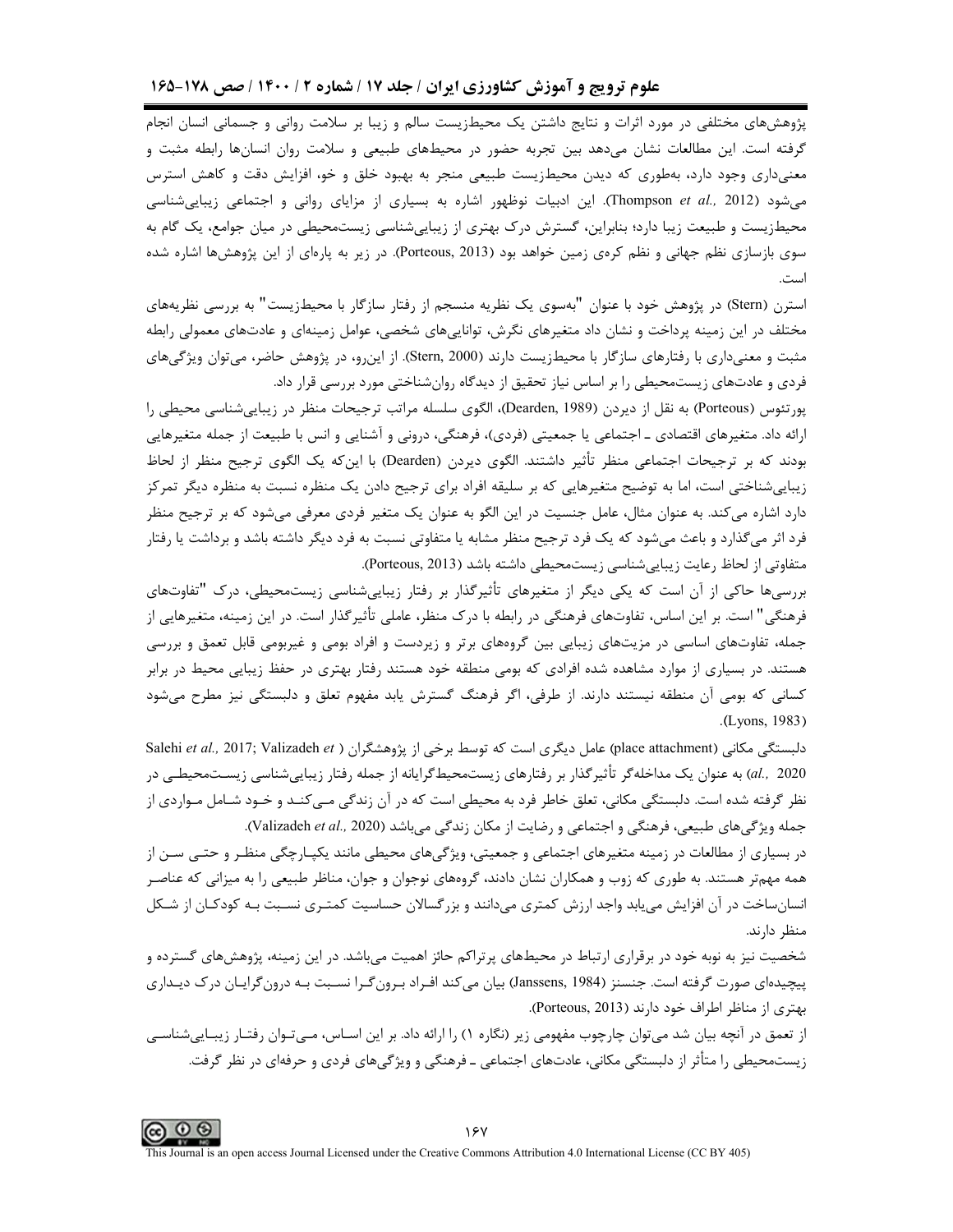

نگاره ۱ــ چارچوب مفهومی پژوهش

# روش پژوهش

این پژوهش، تحقیقی کاربردی و علّی ــ رابطهای است که با استفاده از فن پیمایش انجام گرفت. محدوده مکانی این تحقیق، روستاهای استان کرمانشاه بود. جامعه آماری، روستاییان استان کرمانشاه بودند. تعداد جمعیت روستایی این استان بر اساس آخرین سرشماری انجام گرفته، ۱۷۲۵۹۵۶ نفر است (مرکز آمار ایران، ۱۳۹۵). حجم نمونه بر اساس جدول کرجسی و مورگان ( Krejcie & Morgan, 1970) به تعداد ۳۸۵ نفر برآورد گردید. روش نمونهگیری تصادفی طبقهای با انتساب متناسب برای تعیین حجم نمونه استفاده شد. استان کرمانشاه دارای ۱۴ شهرستان است که حجم نمونه متناسب با جمعیت روستاییان هرکدام از شهرستانها بین طبقات مختلف تقسيم شد (جدول ١).

ابزار پژوهش، پرسشنامهای بود که روایی آن توسط جمعی از متخصصان ترویج و آموزش کشاورزی مورد تأیید قرار گرفت و پایایی آن هم با استفاده از یک مطالعه راهنما و آزمون آلفای کرونباخ، محاسبه شد. این پرسشنامه از نوع پژوهشگر ساخته و بستهپاسخ بود که بر مبنای مطالعات نظری و مشاهدات میدانی طراحی شد. منبع اصلی سوألهای پرسشنامه عواملی بود که توسط پورتیوس (Porteous, 2013) به عنوان مقیاسها و عوامل مؤثر بر زیباییشناسی محیطزیست معرفی شدهاند. ضرایب آلفای کرونباخ محاسبه شده برای بخش های مختلف پرسشنامه در جدول ۲ ارائه شده است. دادهها با استفاده از نرمافزار آماری SPSS<sub>24</sub> مورد تجزیه و تحلیل قرارگرفت. سطحبندی رفتار و اًگاهی زیباییشناسی روستاییان با استفاده از روش ISDM (Interval of Standard Deviation from the Mean) انجام شد. در این روش نحوه تبدیل امتیازات کسب شده به چهار سطح به شرح زیر برآورد مے شود (Davis. 1971).

| $A <$ Mean-SD                     | ضعىف   |
|-----------------------------------|--------|
| Mean-SD $\leq$ B $\leq$ Mean      | متوسط  |
| Mean $\leq C \leq$ Mean+ SD       | خوب    |
| Mean+ $SD < C$                    | عالے ٍ |
| ميانگين (Mean)، انحراف معيار (SD) |        |



۱۶۸

al is an open access Journal Licensed under the Creative Commons Attribution 4.0 International License (CC BY 405)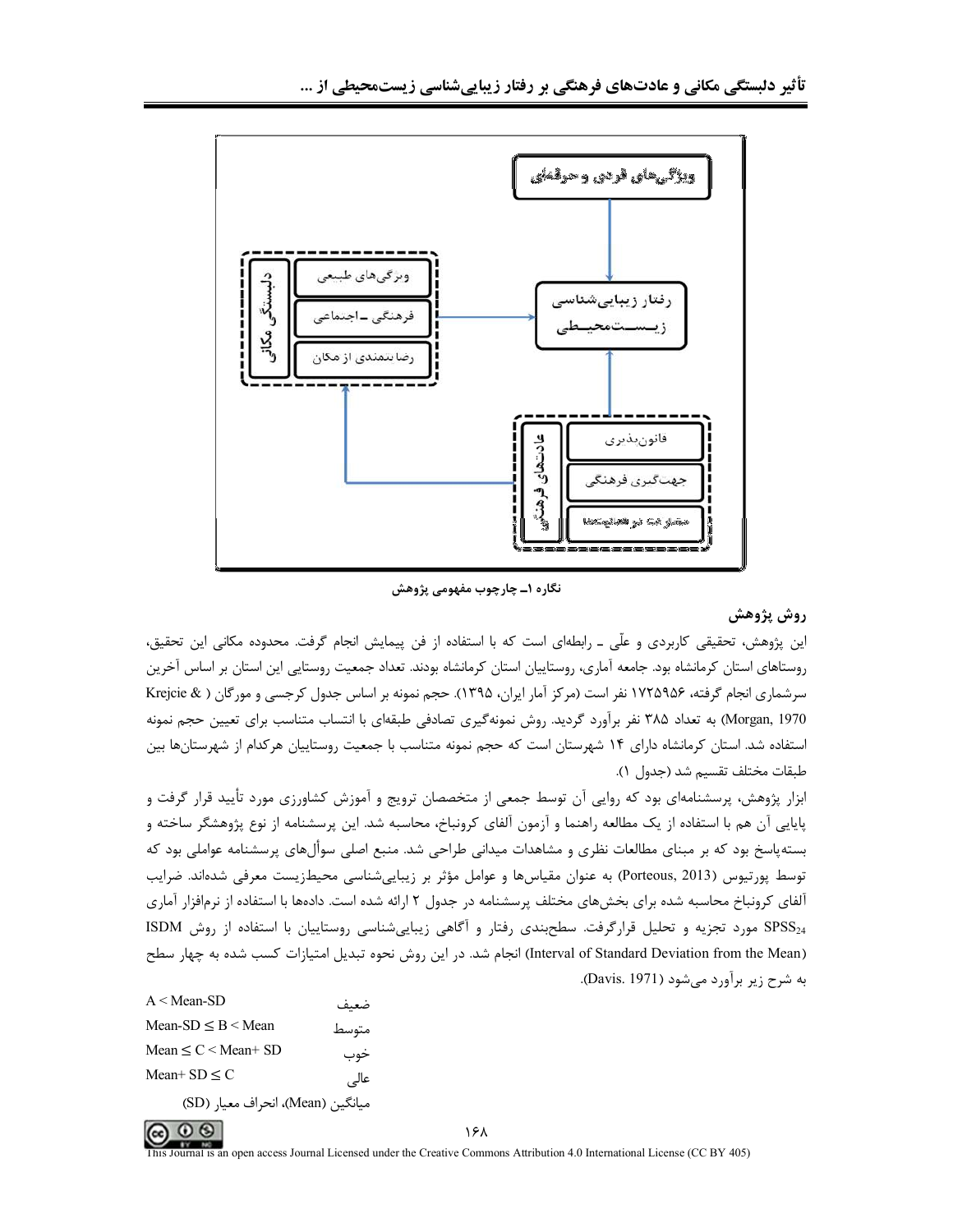|                      | جناون ا= حجم تنبوته الدري به تعجیب طبعات شهرستان ما |               |                      |  |  |  |  |  |  |
|----------------------|-----------------------------------------------------|---------------|----------------------|--|--|--|--|--|--|
|                      | روستاييان                                           |               | رديف                 |  |  |  |  |  |  |
| نمونه                | جمعيت                                               | شهرستان       |                      |  |  |  |  |  |  |
| $\gamma\gamma\gamma$ | 14915                                               | كرمانشاه      |                      |  |  |  |  |  |  |
| $\gamma$             | 46745                                               | اسلامأباد غرب | ٢                    |  |  |  |  |  |  |
| $\mathcal{N}$        | <b>FAV14</b>                                        | سنقر          | $\mathbf{\breve{r}}$ |  |  |  |  |  |  |
| ۶۷                   | $r \cdot q_0$                                       | هرسين         | ۴                    |  |  |  |  |  |  |
| $\lambda$            | f                                                   | سرپلذهاب      | ۵                    |  |  |  |  |  |  |
| $\mathsf{v}$         | <b>TYTTT</b>                                        | كنگاور        | ۶                    |  |  |  |  |  |  |
| ٩                    | ٣٩۴٩٣                                               | صحنه          | $\mathsf{V}$         |  |  |  |  |  |  |
| ۵                    | $19V \cdot F$                                       | جوانرود       | ٨                    |  |  |  |  |  |  |
| λ                    | $\tau \gamma \gamma \gamma$ .                       | گيلانغرب      | ٩                    |  |  |  |  |  |  |
| ۶                    | ٢۶۴٣.                                               | پاوه          | $\mathcal{L}$        |  |  |  |  |  |  |
| ۴                    | 71719                                               | روانسر        | $\setminus$          |  |  |  |  |  |  |
| ۶                    | <b>79710</b>                                        | دالاهو        | $\gamma$             |  |  |  |  |  |  |
| ۵                    | 74474                                               | ثلاثباباجانى  | $\mathcal{N}$        |  |  |  |  |  |  |
| ٢                    | 551                                                 | قصرشيرين      | $\gamma$             |  |  |  |  |  |  |
| ۳۸۵                  | $YY\Delta9\Delta9$                                  | جمع کل        |                      |  |  |  |  |  |  |

حدول (\_حجم نمونه آماری به تفکیک طبقات شد ستانها

جدول ۲ـ میزان آلفای کرونباخ برای متغیرهای پژوهش

| آلفاي كرونباخ | تعداد گويه | بخشءا                       | مؤلفه                                   |
|---------------|------------|-----------------------------|-----------------------------------------|
| .71           | ٨          | رفتار زيبايىشناسى محيطزيستى | رفتار زيبايىشناسى                       |
| .19Y          |            | ویژگیهای طبیعی              |                                         |
| .199          |            | ویژگیهای فرهنگی ـ اجتماعی   | دلبستگے <sub>،</sub> مکانے <sub>،</sub> |
| $\cdot$ /yq   | Δ          | رضایتمندی از مکان           |                                         |
| .19V          |            | قانون پذير ي                |                                         |
| .1YY          |            | جهت گیری فرهنگی             | عادتهای فرهنگی                          |
| $\cdot$ /y9   |            | مشارکت در فعالیتها          |                                         |

### يافتهها و بحث

خلاصهی نتایج آمار توصیفی در جدول ۳ ارائه شده است. نتایج حاصل از آمار توصیفی برای متغیر جنسیت نشان داد که ۸۵/۲ درصد از پاسخگویان با بیشترین تعداد مرد بودند و آمار توصیفی میزان تحصیلات پاسخگویان نشان داد که ۱۹/۷ درصد از افراد بی سواد، ۱۰/۱ درصد دارای تحصیلات سیکل، ۶۷/۸ درصد دیپلم و ۲/۳ درصد نیز دارای تحصیلات عالی هستند. میانگین سنی افراد مورد مطالعه ۳۸/۰۳ سال بود و گروههای سنی ۲۵ تا ۵۱ سال (۶۵/۵ درصد) و بیشتر از ۵۱ سال (۱۶/۶ درصد) به ترتیب بیشترین و کمترین درصد فراوانی را به خود اختصاص دادند. بیش از ۹۰ درصد پاسخگویان سکونت دائمی در روستا داشتند. میانگین سابقه کار کشاورزی پاسخگویان ۱۵/۴۲ سال بود. میزان درآمد سالیانه ۲۲۱ نفر (۵۷/۴ درصد) از روستاییان کمتر از ۱۲ میلیون، ۵۶ نفر (۱۴/۵ درصد) بین ۱۲ تا ۱۶ میلیون و ۱۰۵ نفر (۲۸/۱ درصد) از جامعه مورد مطالعه درآمدی بالاتر از ۱۶ میلیون تومان در سال داشتند (۳ نفر هم درآمد خود را ذکر نکرده بودند).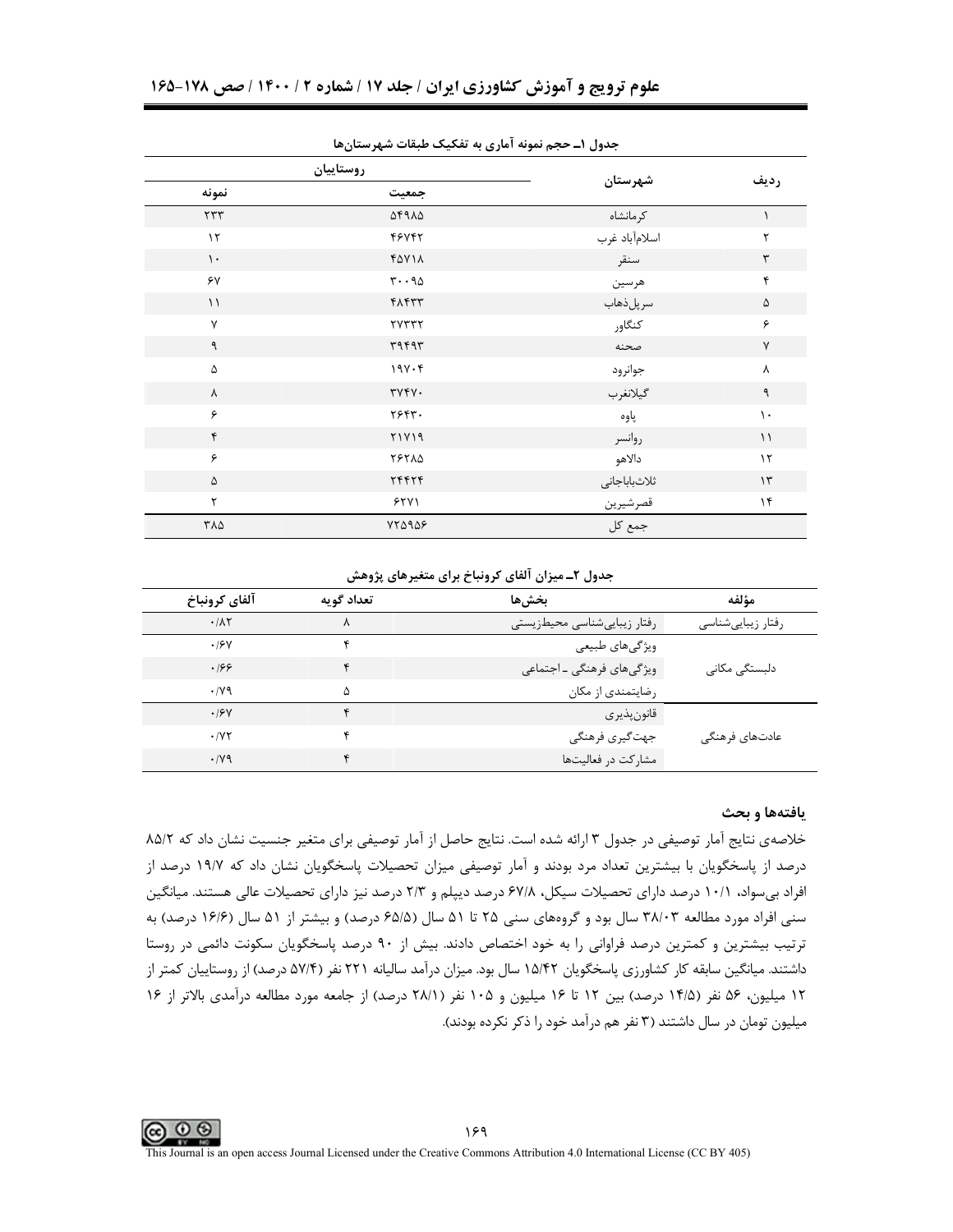| <b>تأثیر دلبستگی مکانی و عادتهای فرهنگی بر رفتار زیباییشناسی زیستمحیطی از </b> |  |  |  |  |
|--------------------------------------------------------------------------------|--|--|--|--|
|                                                                                |  |  |  |  |

|                  |                                            |                        |               |               | ىر يى                           | بصوں ،= ،سر ترتیبیتی پاس           |                               |                                          |                            |                                                              |                |
|------------------|--------------------------------------------|------------------------|---------------|---------------|---------------------------------|------------------------------------|-------------------------------|------------------------------------------|----------------------------|--------------------------------------------------------------|----------------|
| دامنه<br>تغييرات | سشىنە                                      | كمىنە                  | نما (مد)      | مىانە         | انحراف<br>معيار                 | ميانگين                            | درصد<br>تجمعى                 | در صد                                    | فراواني                    | سطح                                                          | متغير          |
|                  |                                            |                        | مرد           |               |                                 |                                    |                               | $1f/\lambda$<br>$\Lambda\Delta/\Upsilon$ | ۵٧<br>٣٢٨                  | زن<br>مرد                                                    | جنسيت          |
|                  |                                            |                        |               |               |                                 |                                    |                               |                                          |                            |                                                              |                |
|                  |                                            |                        |               |               |                                 |                                    | 1V/9                          | 1V/9                                     | ۶۹                         | $X_i$ < $\tau \Delta$                                        | سن             |
| ۶۸               | ٨۵                                         | $\backslash\mathsf{V}$ | ۲۹            | ٣۶            | 17/17                           | $\Upsilon \wedge / \cdot \Upsilon$ | $\Lambda \Upsilon / \Upsilon$ | $50/2$                                   | ٢۵٢                        | $\mathbf{Y} \Delta \leq \mathbf{X}_i \leq \Delta \mathbf{Y}$ | (سال)          |
|                  |                                            |                        |               |               |                                 |                                    | $\mathcal{L}$ .               | ۱۶۱۶                                     | ۶۴                         | $\Delta S \leq X_i$                                          |                |
|                  |                                            |                        |               |               |                                 |                                    | $\mathbf{Y}$ $\mathbf{Y}$     | T5/9                                     | 157                        | $x_i < f$                                                    | تعداد اعضاى    |
| $\mathcal{L}$    | $\setminus$                                | $\lambda$              | ۵             | $\Delta$      | $1/\gamma$ .                    | $\Delta/\Upsilon$                  | 90/1                          | $\Delta\lambda/\Upsilon$                 | $\tau\tau f$               | $\xi \leq x_i < \lambda$                                     |                |
|                  |                                            |                        |               |               |                                 |                                    | $\mathcal{L}$ .               | f/9                                      | ۱۹                         | $\lambda \leq x_i$                                           | خانوار (نفر)   |
|                  |                                            |                        |               |               |                                 |                                    |                               | 91/                                      | $\tau \Delta \tau$         | دائمى                                                        |                |
|                  |                                            |                        | دائمى         |               |                                 |                                    |                               | $\Lambda/\Upsilon$                       | $\tau\tau$                 |                                                              | نوع سكونت      |
|                  |                                            |                        |               |               |                                 |                                    |                               |                                          |                            | فصلى                                                         |                |
|                  |                                            |                        |               |               |                                 |                                    | 55/5                          | 557/5                                    | ٢۴۵                        | $x_i < \infty$                                               | سابقه          |
| $\Delta\cdot$    | ۵۱                                         | $\lambda$              | $\mathcal{N}$ | $\mathcal{N}$ | $\mathcal{N} \cdot \mathcal{N}$ | 10/FT                              | $\lambda$ .                   | 197                                      | $\gamma\gamma$             | $10 \leq x_i \leq 7$                                         | كشاورزى        |
|                  |                                            |                        |               |               |                                 |                                    | $\cdots$                      | $\mathbf{r}$ .                           | ٧Y                         | $\mathbf{Y} \cdot \leq \mathbf{X}_i$                         | (سال)          |
|                  |                                            |                        |               |               |                                 |                                    |                               |                                          |                            |                                                              |                |
|                  |                                            |                        |               |               |                                 |                                    | 99/9                          | 99/9                                     | ٢۶٩                        | $x_i < v$                                                    | ميزان زمين     |
| ٣٩               | $\mathfrak{r}$ .                           | $\lambda$              | $\mathbf{r}$  | ۵             | $\Delta/\Upsilon\Upsilon$       | 9/19                               | 9.19                          | $\mathsf{Y} \cdot / \mathsf{A}$          | ٨٠                         | $Y \leq X_i \leq Y$                                          | زراعى          |
|                  |                                            |                        |               |               |                                 |                                    | $\mathcal{L}$ .               | 9/5                                      | ٣۶                         | $Y \leq X_i$                                                 | (هكتار)        |
|                  |                                            |                        |               |               |                                 |                                    | 99/9                          | $\Delta\lambda/\Upsilon$                 | $\tau\tau\mathfrak{r}$     | ابتدايى                                                      |                |
|                  |                                            |                        | پايينتر از    |               |                                 |                                    | 9.19                          | $\Upsilon$ 9/۴                           | 115                        | راهنمایی تا دیپلم                                            | سطح            |
|                  |                                            |                        | راهنمايي      |               |                                 |                                    | $\mathcal{L}$ .               | 17/F                                     | ۴۸                         |                                                              | تحصيلات        |
|                  |                                            |                        |               |               |                                 |                                    |                               |                                          |                            | بالاتر از ديپلم                                              |                |
|                  |                                            |                        |               |               |                                 |                                    | $\Delta V/\mathfrak{k}$       | $\Delta V/F$                             | $\uparrow\uparrow\uparrow$ | $x_i$ < $\gamma$                                             | ميزان درآمد    |
| $1990 \cdot$     | $\mathbf{y} \cdot \cdot \cdot \cdot \cdot$ | $\Delta \cdot \cdot$   | $\cdots$      | 11            | 1/f.                            | 148481877                          | Y1/9                          | 14/2                                     | ۵۶                         | $1\mathbf{Y}\cdots\leq\mathbf{X}_{i}\leq1\mathbf{Y}\cdots$   | ساليانه خانوار |
|                  |                                            |                        |               |               |                                 |                                    | $\mathcal{L}$ .               | $\Upsilon \Lambda / \Lambda$             | $\cdot \Delta$             | $19 \cdots \leq x_i$                                         | (هزار تومان)   |

حدول ۳\_ آمار توصيفي باسخگويان

نتایج حاصل از رتبهبندی گویههای رفتار زیباییشناسی زیستمحیطی، دلبستگی مکـانی و عـادتهـای اجتمـاعی ـ فرهنگـی در جدول ۴ ارائه شده است. به منظور توصيف كيفي متغير زيبايي شناسي زيستمحيطي، از روش ISDM استفاده شد (جدول ۵). نتايج حاصل از همبستگي متغيرهاي مورد سنجش در جدول ۶ ارائه شده است. همـانطـور كـه نتـايج نشـان مـيدهـد، بـين رفتـار زیباییشناختی با دلبستگی مکانی و عادتهای فرهنگی زیستمحیطی پاسخگویان رابطه مثبت و معنیداری وجـود دارد. ایــن نتیجـه به ترتيب همسو با نتايج مهدوى و وزيـرى (١٣٨٩)؛ فاضـلي و جعفرصـالحي (١٣٩٢)؛ Stern, 2000; Kalantari et al., 2007 (2007) Uzzell & Badenas, 2002; Scannell & Gifford, 2010; Gosling & بالمعمسوبا Bowley, 2011; Valizadeh et al., 2020; Williams, 2010; Dagher & Itani, 2014 میباشد. میان رفتار زیباییشناختی بـا ویژگـیهـای فـردی و حرفـهای (سـن، سـابقه كـار کشاورزی، میزان درآمد، میزان تحصیلات و تعداد اعضای خـانوار) رابطـه معنـیداری مشـاهده نشـد. ایـن نتیجـه بـه دلیـل همگـونی روستاييان مورد مطالعه با يكديگر است كه با نتايج Zube et al., 1982; Porteous, 2013 همسو نيست.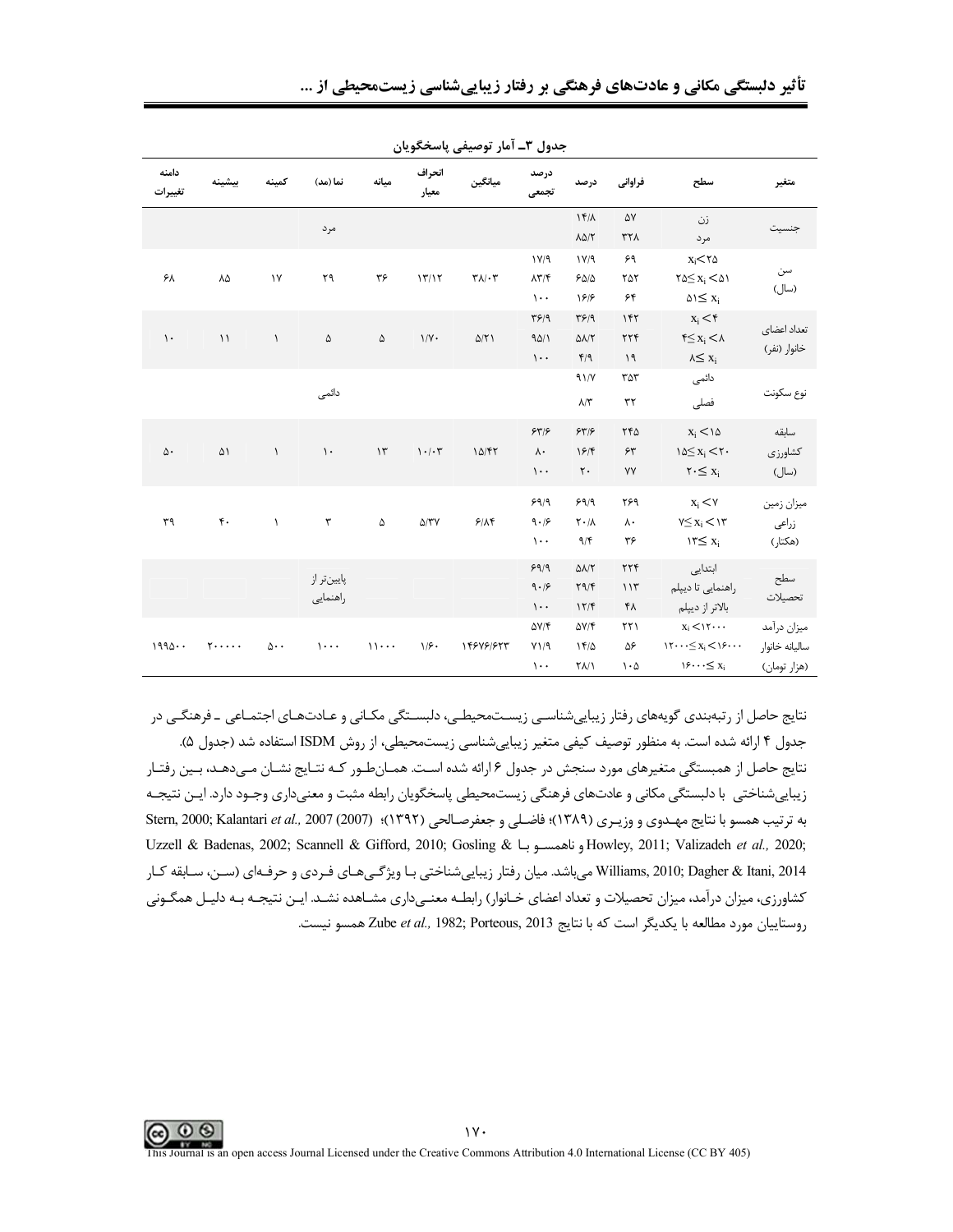| ر تبه      | ضريب                 | انحراف                       | ميانگين  ُ                | گويەھا                                                                                                           | متغير                       |                          |
|------------|----------------------|------------------------------|---------------------------|------------------------------------------------------------------------------------------------------------------|-----------------------------|--------------------------|
| $\sqrt{2}$ | تغييرات<br>.77       | معيار<br>$\cdot$ /۶)         | $f/f\Lambda$              | محيط اطراف محل سكونتم را پاكيزه نگه مىدارم.                                                                      |                             |                          |
| ٢          | .11V                 | $\cdot$ /Y $\tau$            | f/Y                       | در صورت داشتن فضایی در حیاط خانه، بخشی از آن را به کاشت گل و گیاه<br>اختصاص می،دهم.                              |                             |                          |
| ٣          | $\cdot/1$ Y          | $\cdot$ /Y $\Delta$          | $F/Y$ ۶                   | در طراحی و ساخت جادههای عبوری اطراف مزرعه و روستا، به نحوی عمل<br>می کنم که به زیبایی محیطزیست لطمهای وارد نشود. |                             |                          |
| ۴          | $\cdot/\lambda$      | $\cdot$ /Y $\Delta$          | $f/\lambda$               | در طراحی و ساخت منزل، طوری عمل می کنم که به زیبایی محیطزیست<br>آسیبی وارد نشود.                                  | فتار زيبايي شناسي زيستمحيطي |                          |
| ۵          | $\cdot$ /19          | .14                          | f/Y                       | در صورت داشتن فضایی در جلوی خانه، بخشی از آن را به کاشت گل و گیاه<br>اختصاص میدهم.                               |                             |                          |
| ۶          | $\cdot/\Upsilon$ .   | ٠/٨٨                         | $f/7\lambda$              | در اطراف مزرعه، درختان را به صورت منظم کشت می کنم.                                                               |                             |                          |
| ٧          | $\cdot$ /٢ $\cdot$   | ۰/۸۴                         | $f/\cdot 7$               | به منظور زیبایی هر چه بیشتر طبیعت اطرافم، گلهای زینتی می کارم.                                                   |                             |                          |
| ٨          | $\cdot$ /۳)          | 1/19                         | ۳۱۶۵                      | گردش و استفاده از زیباییهای محیطزیست را در برنامهی زندگیام قرار میدهم.                                           |                             |                          |
| $\lambda$  | .11Y                 | ۰/۷۵                         | ۴۱۴۲                      | از دیدن رودخانهها، دریاچهها، مزارع و حیاتوحش خوشحال میشوم.                                                       |                             |                          |
| ٢          | $\cdot/\Delta$       | ۰۱۶۸                         | F/FY                      | برای استراحت کردن، مناظر زیبای طبیعی (درختان و گیاهان) را ترجیح                                                  |                             |                          |
|            |                      |                              |                           | مى دهم.                                                                                                          | ویژگی های                   |                          |
| ٣          | $\cdot$ 10           | ۰/۶۷                         | $F/Y$ ۶                   | سرسبزی اطراف روستا لذتبخش و مفرح است.                                                                            | طبيعي                       |                          |
| ۴          | $\cdot/\Lambda$      | $\cdot/\lambda\Upsilon$      | f/T                       | به مكانهاى طبيعى محل زندگىام علاقه دارم و در حفظ زيبايى آن نيز كوشا<br>هستم.                                     |                             |                          |
| $\lambda$  | .11Y                 | $\cdot$ / $\vee$ $\triangle$ | $F/Y$ ۶                   | توجه به زیبایی مکانهای مقدس و فرهنگی در روستا بسیار مهم است.                                                     |                             |                          |
| ٢          | .77                  | .795                         | $f/\cdot 7$               | آداب و رسوم سنتی از جمله زبان و لهجه در محیط روستا حفظ شده است.                                                  | ویژگیهای                    | ولي<br>في                |
| ٣          | .70                  | $1/\cdot$                    | $Y/\lambda$ ۶             | زندگی در روستا باعث میشود دوستان بیشتر و ارتباطات طولانیتری داشته باشم.                                          | فرهنگی ـ                    |                          |
| ۴          | $\cdot$ /٣٢          | 1/T1                         | ۳۱۶۹                      | اگر به زیبایی محیط روستا توجه شود، افراد تمایلی برای تغییر محل سکونت خود به<br>شهرها نخواهند داشت.               | اجتماعي                     | دلبستگى                  |
| $\lambda$  | $\cdot/\Delta$       | ۰۱۶۸                         | $f/\tau$ .                | محيط روستا لذتبخش و آرام، با مناظري فوق لعاده زيبا است.                                                          |                             |                          |
| ٢          | $\cdot$ /19          | $\cdot/\lambda\tau$          | $f/\tau f$                | از این که در روستا زندگی میکنم و از آب و هوای تمیز آن استشمام میکنم،<br>خوشحال هستم.                             | , ضایتمندی                  |                          |
| ٣          | $\cdot/\tau$ .       | $\cdot$ /1۳                  | $f/\cdot \Delta$          | از زیبایی محیط روستا راضی هستم.                                                                                  | از مکان                     |                          |
| ۴          | $\cdot/\tau$ .       | $\cdot$ / $\wedge$ ۶         | f/Y                       | احساس میکنم روستا بخشی از وجود من است.                                                                           |                             |                          |
| ۵          | $\cdot$ /٢٣          | ۰/۹۵                         | $f(\cdot)$                | زندگی در طبیعت زیبای روستا را نسبت به شهر ترجیح میدهم.                                                           |                             |                          |
| ١          | $\cdot/\Lambda$      | $\cdot$ /Y $\wedge$          | $f/\uparrow f$            | همه ما بايد در زندگي به منظور حفظ زيبايي محيطزيست قانونمدار باشيم.                                               |                             |                          |
| ٢          | .77                  | .791                         | $f/\gamma f$              | باید برای کسانی که زباله را در طبیعت رها میکنند، جریمه سنگینی در نظر<br>گرفت.                                    |                             |                          |
| ٣          | $\cdot/\mathbf{r}$ . | 1/15                         | $\mathbf{r}/\mathbf{r}$ . | قانون، نقش مهمی در توجه افراد به حفظ زیبایی محیطزیست دارد.                                                       | قانون پذير ي                |                          |
| ۴          | $\cdot$ /۴۵          | 1/FV                         | $\mathbf{r}/\mathbf{r}$   | قوانین حفاظت از محیطزیست، افراد را مجبور به زیبا نگهداشتن طبیعت می کند.                                          |                             |                          |
| ۴          | $\cdot$ /٢٨          | $1/\cdot 5$                  | $Y/Y$ ۶                   | فرهنگ هر جامعه منعکس کننده توجه مردم آن جامعه به زیباییهای طبیعی<br>محيط روستا است.                              |                             | عادتهای فرهنگی زیستمحیطی |
|            |                      |                              |                           | *. میانگین بر اساس طیف لیکرت ۵ تایی بین ۱ تا ۵ (۱ برای کمترین مقدار و ۵ برای بیشترین مقدار) می باشد.             |                             |                          |

جدول ۴ـ رتبهبندی گویههای متغیرهای پژوهش بر اساس نظر پاسخگویان



O O O IVI<br>This Journal is an open access Journal Licensed under the Creative Commons Attribution 4.0 International License (CC BY 405)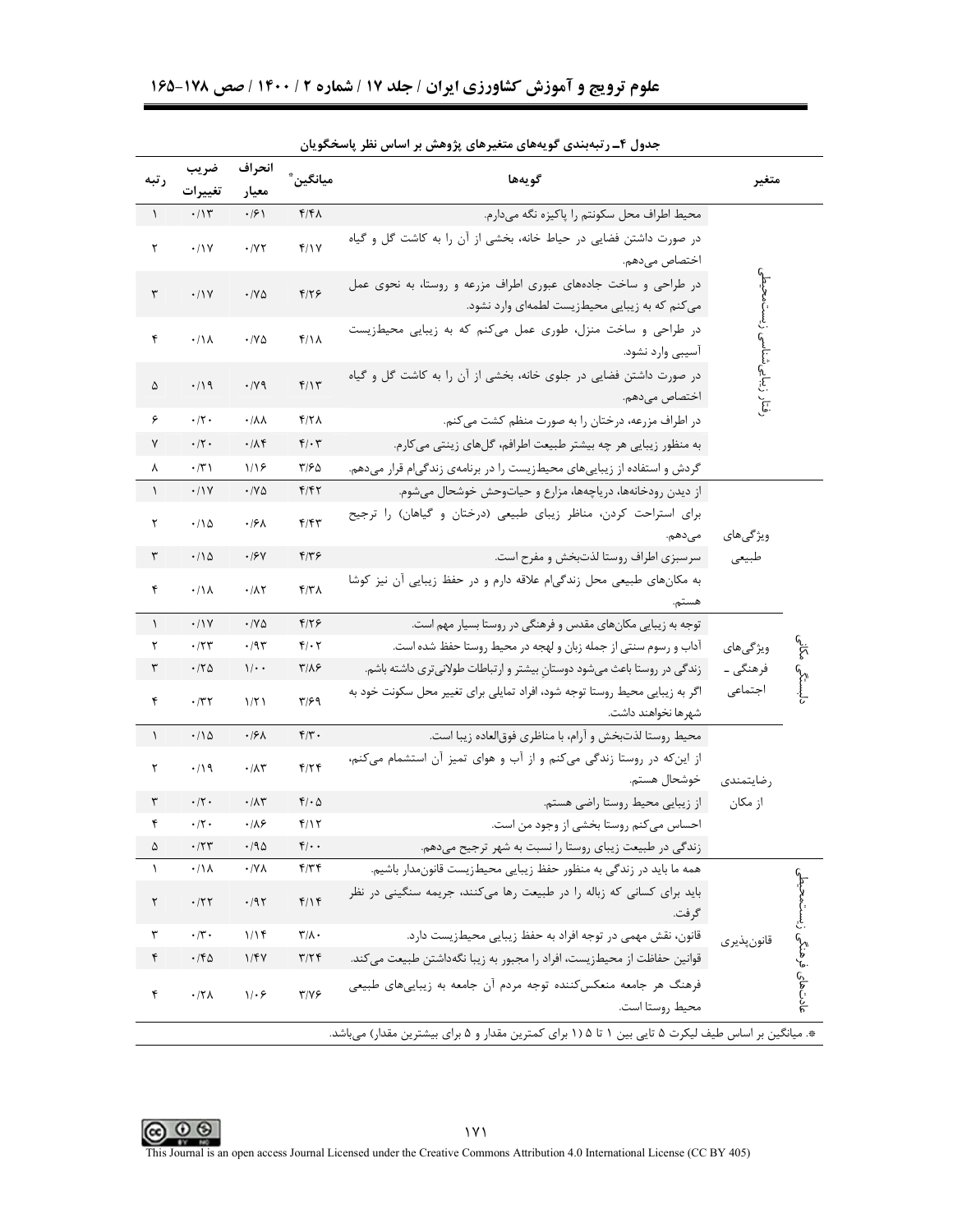| ر تبه | ضريب<br>تغييرات | انحراف<br>معيار              | ميانگين ٌ               | گويەھا                                                                                                | متغير                    |
|-------|-----------------|------------------------------|-------------------------|-------------------------------------------------------------------------------------------------------|--------------------------|
|       | .11Y            | $\cdot$ / $\vee$ $\triangle$ | Y/Y                     | براى توسعه فرهنگ پاكيزه نگهداشتن محيطزيست روستاها، رسانهها<br>و متولیان فرهنگی باید تلاش بیشتری کنند. |                          |
| ٢     | $\cdot/\Lambda$ | $\cdot$ /Y $\wedge$          | $f/\tau$ .              | توجه به زیباییهای محیطزیست طبیعی روستاها باید در جامعه<br>فرهنگسازی شود.                              | جهتگيري                  |
| ٣     | .75             | .79V                         | $\Gamma/9\Lambda$       | معتقدم جامعه باید روی مسائل مربوط به زیباییهای محیط طبیعی<br>روستاها بيشتر تأكيد كند.                 | فرهنگی                   |
| ۴     | $.77\lambda$    | $1/\cdot 5$                  | $Y/Y$ ۶                 | فرهنگ هر جامعه منعکس کننده توجه مردم آن جامعه به زیباییهای<br>طبيعي محيط روستا است.                   |                          |
|       | .11Y            | $\cdot$ /y $\Delta$          | $F/T\Delta$             | حل مشکلات محیطزیست نیازمند حمایت و مشارکت مردمی است.                                                  |                          |
| ٢     | .777            | .40                          | $f/\big)$               | به همکاری جهت پاکیزه نمودن طبیعت و نگهداری از فضای سبز<br>علاقەمند ھستم.                              | عادتهای فرهنگ<br>مشار کت |
| ٣     | $\cdot$ /٣٣     | $1/\Upsilon$                 | $\mathbf{Y}/\mathbf{Y}$ | در فعالیتهای دستهجمعی روستا که به منظور پاکی محیطزیست<br>انجام میگیرد، شرکت می کنم.                   | در<br>فعاليتها           |
| ۴     | .779            | 1/19                         | $\Gamma/\Upsilon$       | به طور داوطلبانه در انجمنهای زیستمحیطی شرکت میکنم.                                                    |                          |
|       |                 |                              |                         | *. میانگین بر اساس طیف لکیرت ۵ تایی بین ۱ تا ۵ (۱ برای کمترین مقدار و ۵ برای بیشترین مقدار) میباشد.   |                          |

ادامه جدول ۴

جدول ۵ـ سطح بندی رفتار زیبایی شناسی زیست محیطی روستاییان با استفاده از ISDM

| نما (مد) | درصد تجمعی             | درصد فراوانی   | فراواني | سطح   | متغير             |
|----------|------------------------|----------------|---------|-------|-------------------|
|          | 1.4                    | 1.4            | ۴٢      | ضعيف  |                   |
|          | $\Delta$ $/9$          | ۴۱             | ۱۵۸     | متوسط | رفتار زيبايىشناسى |
| متوسط    | $\lambda \Upsilon / 5$ | $Y\setminus Y$ | ۱۲۲     | خوب   | زيستمحيطى         |
|          | ۱۰۰                    | ۱۶۱۴           | ۶۳      | عالى  |                   |
|          |                        |                | ۳۸۵     |       | مجموع             |
|          |                        |                |         |       |                   |

| جدول ۶ــ نتايج آزمونهاي بيان رابطه (همبستگي) متغيرها |  |  |  |
|------------------------------------------------------|--|--|--|
|------------------------------------------------------|--|--|--|

| r                                                                                      | آزمون آمارى | مقياس       | متغير دوم          | مقياس   | متغير اول                      |
|----------------------------------------------------------------------------------------|-------------|-------------|--------------------|---------|--------------------------------|
| $\cdot$ /۴۹۱**                                                                         | پيرسون      | فاصلهای     | دلبستگی مکانی      |         |                                |
| $\cdot$ /۴ $\cdot$ ۶**                                                                 | پيرسون      | فاصلهاى     | عادتهاى فرهنگى     |         |                                |
| $\cdot$ / $\cdot$ / $\mathcal{K}$                                                      | پيرسون      | نسبى پيوسته | ميزان درآمد        |         |                                |
| $-\cdot$ / $\cdot$ / $\lambda$                                                         | اسپيرمن     | ترتيبي      | ميزان تحصيلات      | فاصلهای | رفتار زيبايىشناسى              |
| $\boldsymbol{\cdot}\,/\boldsymbol{\cdot}\,\boldsymbol{\lambda}\,\boldsymbol{\Upsilon}$ | پيرسون      | نسبى پيوسته | سن                 |         | زيستمحيطى                      |
| $\boldsymbol{\cdot}\,/\boldsymbol{\cdot}\,$ $\mathsf{Y}\mathsf{Y}$                     | پيرسون      | نسبى پيوسته | سابقه كار كشاورزى  |         |                                |
| $\cdot/$ $\backslash$ $\backslash$ $\backslash$                                        | پيرسون      | نسبى گسسته  | تعداد اعضاى خانوار |         |                                |
| .775                                                                                   | پيرسون      | فاصلهای     | عادتهاى فرهنگى     | فاصلهای | دلبستگی مکانی                  |
|                                                                                        |             |             |                    |         | * معنىدارى در سطح پنج درصد خطا |
|                                                                                        |             |             |                    |         | ** معنىدارى در سطح يک درصد خطا |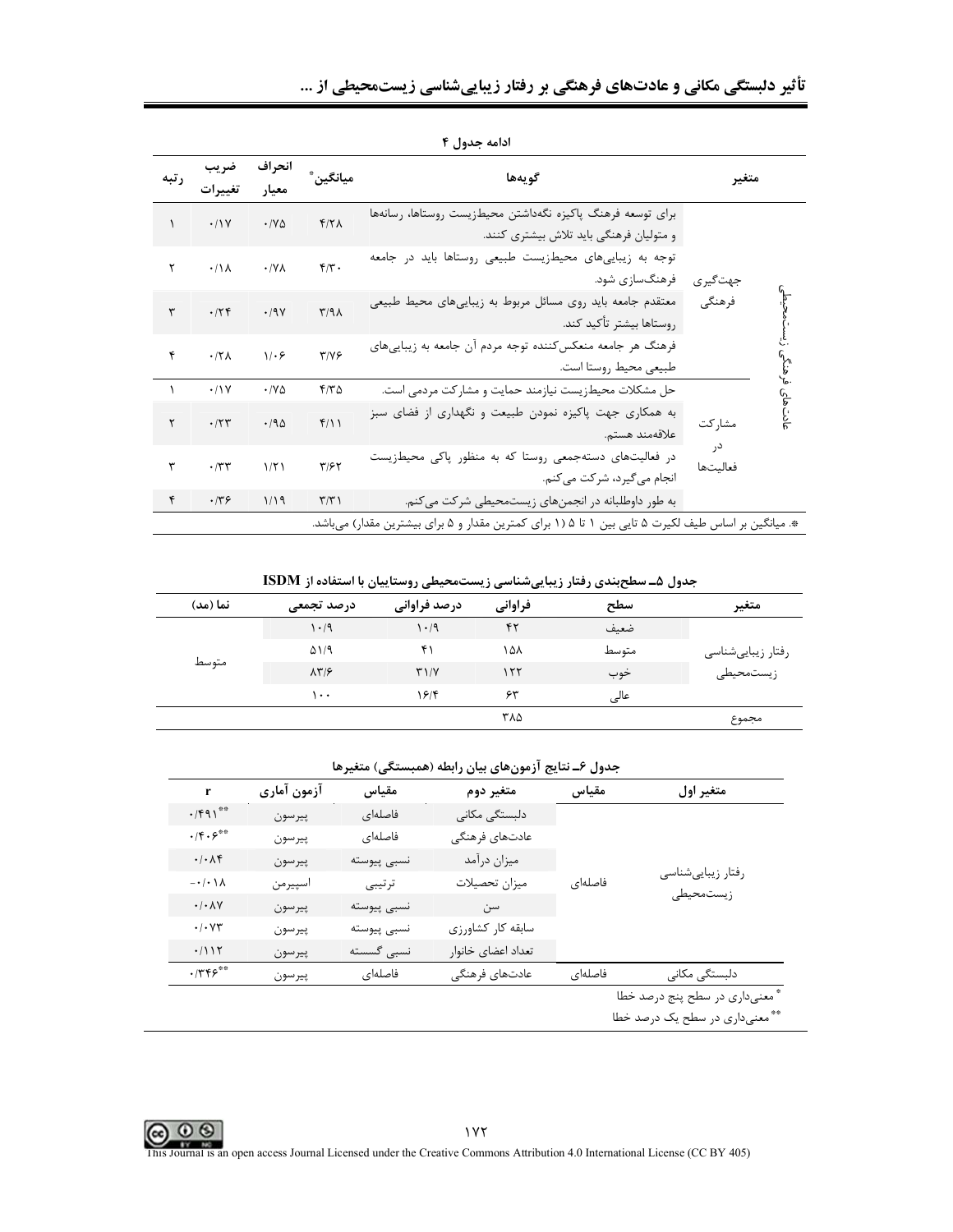به منظور تبیین تفاوت گروههای مختلف (از منظر جنسیت و سکونت پاسخگویان) از لحاظ رفتار زیباییشناسی زیستمحیطـی از آزمون t مستقل استفاده شد (جدول ۶). نتایج نشان داد میان رفتار زیباییشناسی روستاییان مـرد و زن و افـراد بـا سـكونت دائم و فصلي تفـاوت معنـي داري وجـود نـدارد. ايـن نتيجـه همسـو بـا نتـايج ولـي;اده و بيژنـي (١٣٩۵) و ناهمسـو بـا نتـايج ;Howley, Zube et al., 1983; Zhang et al., 2014; Dagher & Itani, 2014; Kalantari et al., 2007; Ball et al., 2001 Dearden, 1984 Macia, 1979; 2011 می باشد. علت این ناهمسویی شاید به دلیل تعداد اندک زنان و ساکنان فصلی در مقابـل تعداد مردان و ساکنان دائم باشد. از آنجا که در جدول ۶ نیز ویژگیهای فردی و حرفهای دارای همبسـتگی معنـیدار بـا رفتـار زیباییشناسی نبودند؛ بنابراین، بـرخلاف انتظـار (مطـابق بـا چـارچوب مفهـومی در نگـاره ۱)، ویژگـیهـای فـردی و حرفـهای پاسخگویان را نمی توان در تحلیل علّی رفتار زیباییشناسی زیستمحیطی وارد نمود.

| معنىدارى |                             | انحراف معيار            | ميانگين                                  | تعداد | سطح  | متغير گروەبندى |
|----------|-----------------------------|-------------------------|------------------------------------------|-------|------|----------------|
| .715     | $-1779$                     | T/17                    | $\mathbf{r}\mathbf{r}/\mathbf{v}$ .      | ۵۷    | زن   |                |
|          |                             | $\mathbf{r}/\mathbf{r}$ | $\tau\tau/\tau$ .                        | ۳۲۸   | مر د | جنسيت          |
| .788     | $\cdot$ /۳ $\cdot$ $\wedge$ | $Y/\lambda$ ۶           | $T1/F\Delta$                             | ۳۵۳   | دائم |                |
|          |                             | $\mathbf{r}$ $\cdot$ \  | $\mathbf{r} \cdot \mathbf{A} \mathbf{v}$ | ٣١    | فصلى | نوع سكونت      |

جدول ۷ـ نتایج آزمون t مستقل: مقایسه رفتار زیباییشناسی زیستمحیطی

بر اساس چارچوب مفهومی پژوهش (نگاره ۱) و نیز برای برقراری یک زنجیره علّی میان متغیرهای دلبستگی مکانی و عادتهای فرهنگی با رفتار زیباییشناسی زیستمحیطی، سعی شد تا رفتار زیباییشناسی روستاییان با استفاده از محاسبه ضرایب رگرسیونی و تحلیل مسیر مورد بررسی قرار گیرد. با توجه به نتایج تحلیل همبستگی در جدول ۷، متغیرهای دلبستگی مکانی و عادتهای فرهنگی که بر رفتار زیباییشناسی زیستمحیطی تأثیر مستقیم داشتند، وارد تحلیل شدند (جدول ۸ و نگاره ۲).

| تطابق<br>با چارچوب<br>مفهومي | اثر<br>غیر علّی |              | مجموع<br>اثرات    | اثرات غيرمستقيم                                                             | اثرات<br>مستقیم (g) |                | نوع مسير                                           |
|------------------------------|-----------------|--------------|-------------------|-----------------------------------------------------------------------------|---------------------|----------------|----------------------------------------------------|
| $\checkmark$                 | .1.89           | $\cdot$ /۴۹۱ | .756              | $(1/\lambda \times \sqrt{79\lambda})$<br>$=$ $\cdot$ / $\cdot$ $\uparrow$ Y | .791                | دلبستگی مکانی  | رفتار زيبايىشناسى زيستمحيطى                        |
| ✓                            | .117A           | .14.9        | .179 <sub>A</sub> | ---                                                                         | .179A               | عادتهای فرهنگی | رفتار زيبايي شناسي زيستمحيطى                       |
| ✓                            | .177            | .7799        | .711              |                                                                             | .711                | عادتهای فرهنگی | دلبستگی مکانی<br>→                                 |
|                              |                 |              |                   |                                                                             |                     |                | $\checkmark$<br>تطابق با چارچوب مفهومی<br>$\times$ |
|                              |                 |              |                   |                                                                             |                     |                | عدم تطابق با چارچوب مفهومی                         |

جدول ٨ـ تحليل اثرات مستقيم بر رفتار زيباييشناسي

با محاسبه اثرات مستقیم متغیرهای مستقل بر رفتار زیباییشناسی زیستمحیطی مشخص گردید که دو متغیر دلبستگی مکانی و عادتهای فرهنگی رفتار زیباییشناسی زیستمحیطی را تحت تأثیر قرار میدهند. الگوی مسیر بدست آمده، در متغیرهای دلبستگی مکانی و عادتهای فرهنگی با چارچوب مفهومی پژوهش، همخوانی داشت.

همچنین با توجه به این که در پژوهش،های اجتماعی معمولاً شناسایی کلیه عوامل تأثیرگذار بر متغیر وابسته برای پژوهشگر امکان پذیر نیست (کلانتری، ۱۳۹۱)؛ بنابراین، به منظور محاسبه میزان تبیین واریانس متغیر وابسته (رفتار زیباییشناسی زیستمحیطی) از طریق الگوی مسیر پژوهش از فرمول  $\rm R^2$ -1-2 استفاده گردید.  $\rm R^2$  به روش Enter برای کلیه متغیرها بدست آمد و با قرار دادن در فرمول مذکور، مقدار واریانس تبیین نشده متغیر وابسته محاسبه گردید.  $\cdot$  -  $1/\mathbf{r} \cdot \Delta = e^2$  $R^2 = 1 - e^2$  $\cdot$  /۳  $\cdot$   $\Delta$  =  $\cdot$  –  $e^2$  $e^2 = \frac{1}{2}$ 

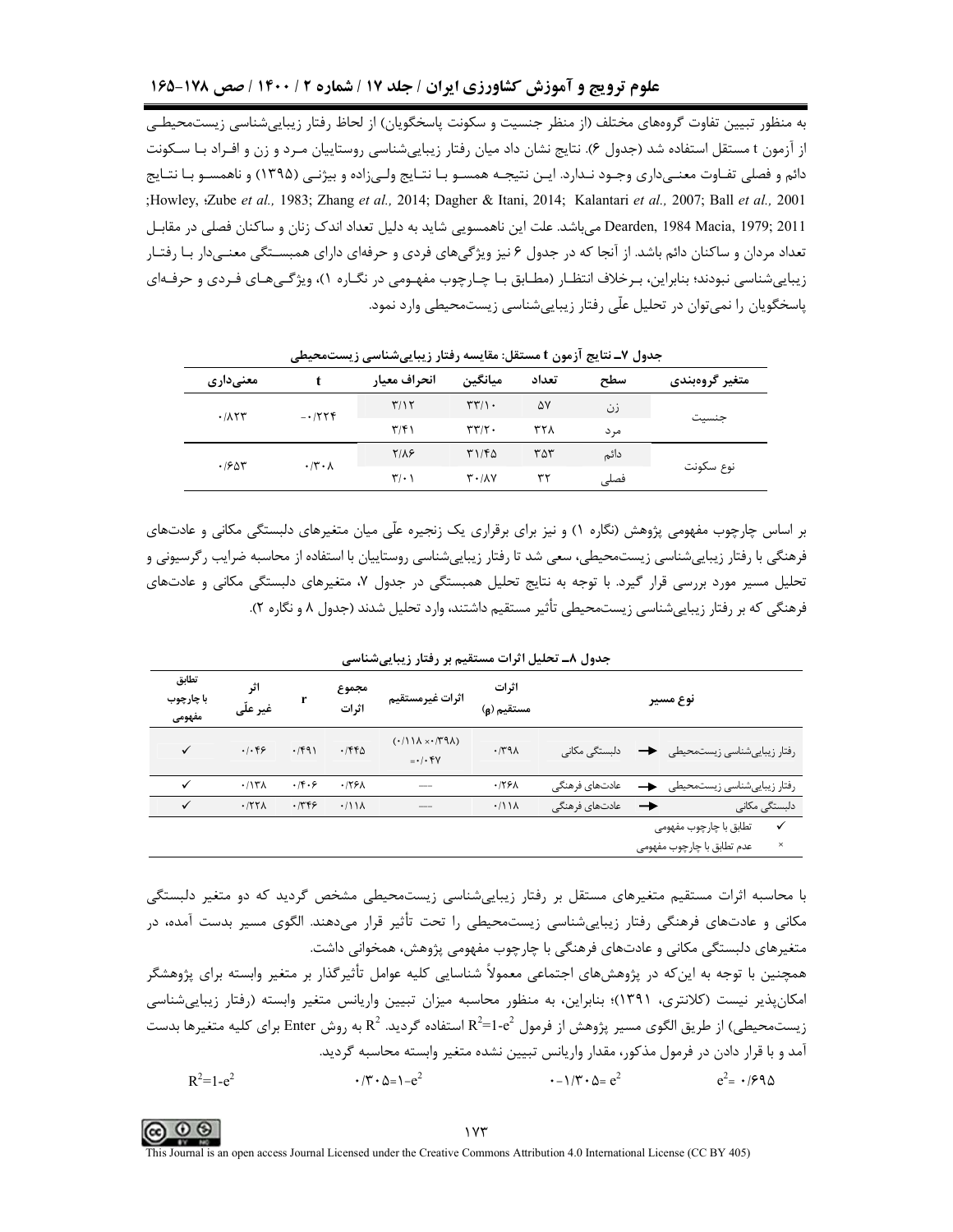بنابراین، چارچوب مسیر پژوهش قادر است ۳۰/۵ درصد از تغییرات متغیر وابسته (رفتار زیباییشناسی زیستمحیطی) را تبیین کند. این موضوع بیانگر آن است که ۶۹/۵ درصد از تغییرات متغیر وابسته توسط متغیرهای دیگری که در این پژوهش مورد نظر قرار نگرفتهاند، تبیین می گردد.



نگاره ۲ـ مدل علّی پژوهش مستخرج از تحلیل مسیر

## نتیجهگیری و پیشنهادها

هدف این پژوهش شناخت و واکاوی عوامل مؤثر بر رفتار زیبایی شناسی زیستمحیطی در بین روستاییان بود. برای تحقق این هدف، از بررسیهای نظری مهمترین عوامل تأثیرگذار بر این نوع رفتار سه عامل ویژگیهای فردی و حرفهای، دلبستگی مکانی و عادتهای فرهنگی شناخته شد. در این پژوهش، ویژگیهای فردی و حرفهای رابطه معنیداری با رفتار زیباییشناسی نداشتند. ولی این نوع از رفتار متأثر از دو مؤلفه دلبستگی مکانی و عادتهای فرهنگی بود. علت عدم تأثیر معنیدار ویژگیهای فردی و حرفهای به دلیل همگونی روستاییان مورد مطالعه میباشد.

ضریب تعیین (R<sup>2</sup>) به دست آمده از تأثیر دو متغیر دلبستگی مکانی و عادتهای فرهنگی نشان داد که این دو عامل حدود ۳۰ درصد از تغییرات رفتار زیباییشناسی زیستمحیطی روستاییان را تبیین میکند. بالطبع ۷۰ درصد تغییرات دیگر تحت تأثیر عوامل دیگراست که میتواند زمینه پژوهشهای دیگر را فراهم آورد. از سویی این مطالعه از دیدگاه روانشناسی زیستمحیطی به موضوع نگریسته است. پیشنهاد میشود پژوهشهای دیگری از جنبههای مدیریتی، سیاستگذاری، جامعهشناسی، مردمنگاری و غیره در قالب روشهای کمّی، کیفی و یا آمیخته را تدارک داد و از مقایسه آنها به جمعبندی بهتری رسید.

با توجه به نتایج این پژوهش، میتوان ادعا کرد تمرکز بر عادتهای فرهنگی بهویژه در زمینه جلب مشارکت روستاییان در حفظ زیبایی طبیعی و بروز رفتارهای طرفدار محیطزیست به خصوص در کاهش آلودگی منظر، میتواند بسیار مؤثر باشد. در این راستا، دلبستگی مکانی باعث احساس هویت بیشتر و ارتباط بیشتر با محیط بهویژه محیطزیست طبیعی از جانب روستاییان خواهد شد. بیشک، آموزش نقشی مهم در این راستا خواهد داشت و برای آموزش مؤثرتر نیازمند شناخت دقیق روستاييان و عادات و هنجارهاي ايشان با تأكيد بر نيازسنجي از منظر روانشناسي زيستمحيطي است. بدون تأكيد بر سنجش دقیق نیازها و ارتقای حس زیباشناختی طبیعی در مخاطبان از سطح پایین نیازها (مطابق با هرم نیازهای مازلو) به سطوح بالاتر نمی¤وان انتظار زیادی از موفقیت برنامههای آموزشی زیباشناختی زیستمحیطی و کاهش آلودگی منظر داشت. این امر بهویژه با توجه به کاهش رونق کشاورزی در سالهای اخیر و افول وضعیت اقتصادی کشاورزان و روستاییان می تواند جنبه

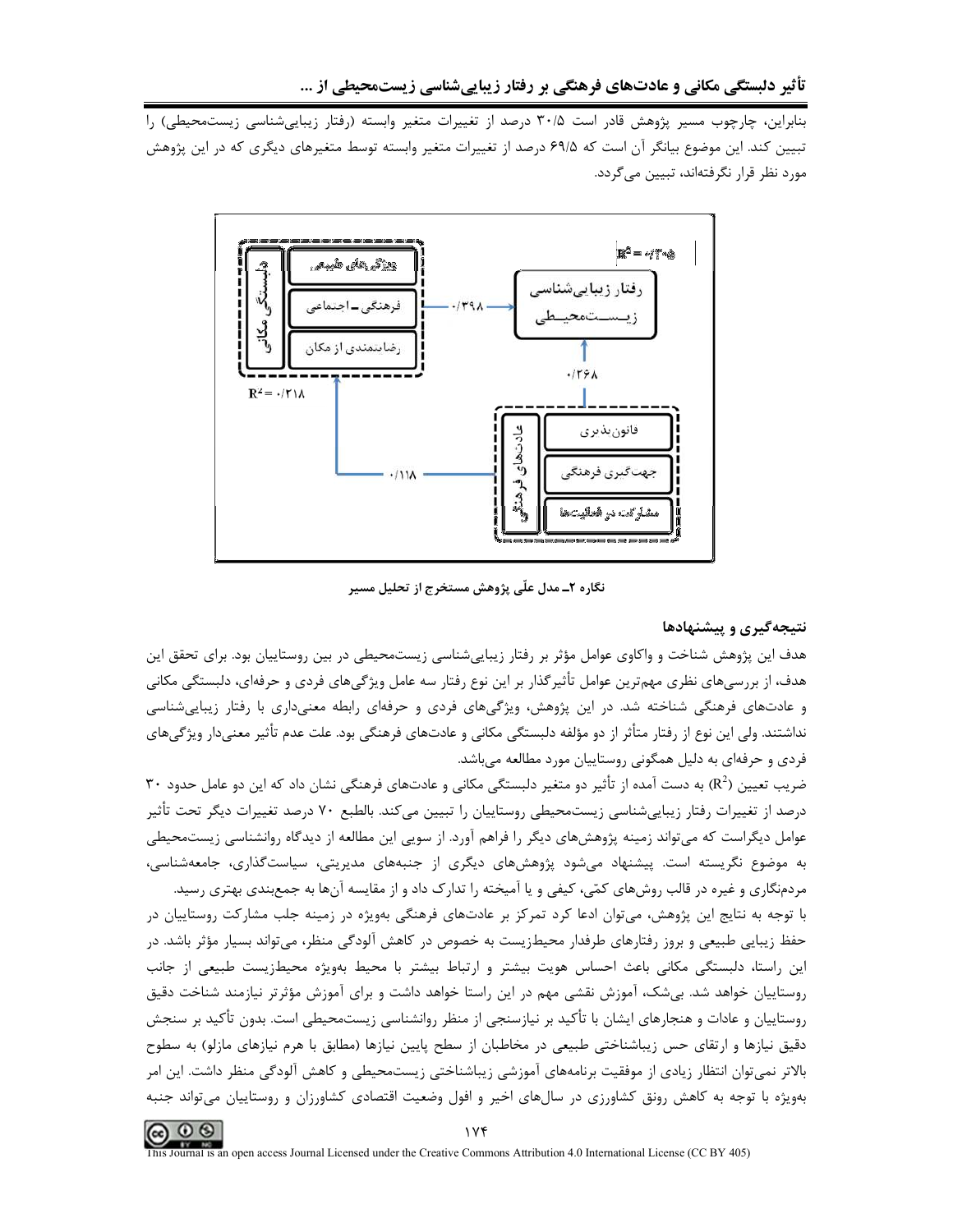گردشگری طبیعی و کشاورزی را رونق بیشتری داده (Nooripoor et al., 2021) و منجر به بهبود وضعیت معیشتی و افزایش رفاه زندگي روستاييان باشد.

چارچوبی که در این تحقیق مورد استفاده قرار گرفت، میتواند در توصیف و توضیح رفتارهای زیباییشناسی زیستمحیطی استفاده بنیادی داشته باشد. در مجموع، این پژوهش روش نوآورانهای برای مفهومسازی رفتار زیباییشناسی محیطزیست ارائه داد؛ لیکن باید توجه داشت که متغیرهای این چارچوب میباید با توجه به شرایط خاص هر منطقه اصلاح و توسعه داده شود. از طرف دیگر، توجه به ارزش ذاتی طبیعت (زیباییهای طبیعت)، حمایت و حفاظت از محیطزیست در توسعه پایدار نقش گستردهای دارد. در این پژوهش، مشخص شد که دلبستگی مکانی متغیری اثرگذار در بروز رفتار زیباییشناسی است. دلبستگی مکان از موضوعاتی است که پتانسیل بالایی برای پژوهشهای آتی دارد که میتواند در عرصههای مختلف مورد تعمق بیشتر قرار گیرد. همچنین، توجه بیشتر به عادتهای فرهنگی و هنجاری اجتماعی مقولهای مهم در بروز رفتارهای زیستمحیط گرایانه از جمله زیبایی,شناسی زیستمحیطی است که می تواند اجزای آن در پژوهش,های آتی با تمرکز و جزءنگری بیشتر مورد تعمق قرار گیرد. در این زمینه کمپینهای تغییر رفتار و شرکت در آموزشهای زیستمحیطی با تأکید بر مفهوم زیبایی شناسی می توانند توجه افراد را به عادتهای فرهنگی فراموش شده و یا کمتر توجه شده معطوف نماید. بالطبع، الگو گرفتن از روشهای آموزشی و محتوا مورد استفاده توسط مجریان این کلاسها برای پیادهسازی در مناطق دیگر راهکار مفیدی خواهد بود. همچنین، پژوهشهای آینده در زمینه زیباییشناسی چشمانداز نیز باید فراتر از این مباحث باشد، چراکه این پژوهش با در نظر گرفتن دیدگاه بین رشتهای زیباییشناسی منظر و جهتگیریهای مناسبی از روانشناسی زیستمحیطی بود که تحقیقات آتی میتوانند بعدی از جامعهشناسی و یا سایر علوم نظیر مردمشناسی را نیز به این مباحث بیفزایند. با توجه به این که مناظر روستایی از دیرباز شاهد تغییرات قابل توجهی در تولیدات کشاورزی، تغییرات بیوفیزیکی و مهاجرت از روستا به شهرها بودهاند، بنابراین، سیاستگذاران باید از نگرش روستاییان نسبت به مناظر بیشتر آگاه باشند. شناسایی ریشهها و دلایل ایجاد رفتارها و نگرشهای مثبت روستاییان در منطقه باید در پژوهشهای آتی مورد کنکاش قرار گیرد تا با شناخت ریشهها و دلایل ایجاد چنین نگرشی در میان روستاییان از طریق نهادهایی مانند ترویج کشاورزی که در حوزه تغییر رفتار فعالیت می کند؛ در روستاییان نگرش های درست و منطقی که با حفظ زیبایی محیطزیست همخوانی داشته باشد، ایجاد کرد. برای مشارکت دادن کشاورزان در امر توجه به عادتهای فرهنگی در بخش کشاورزی تشکیل تشکلهایی که در همان محیط روستا برگزار گردد، می تواند مفید واقع باشد تا زمینه مشارکت روستاییان در امر زیبایی محیطزیست فراهم شود. این تشکلها ابتدا باید با خواست و کمک دولت و در راستای واگذاری مالکیت و فاعلیت امور زیبایی روستا به افراد منطقه انجام گیرد. ارائه حمایتهای مالی و اعتباری از روستاییان در مراحل اولیه استقرار این تشکلها میتواند مفید باشد. انجام بررسیهای تطبیقی بین ایران و سایر کشورها موضوع دیگری است که میتواند برای شناسایی عوامل مؤثر بر رفتارهای زیبایی,شناسی محیطزیستگرایانه در سطح اجتماعی و برای شناسایی عوامل مؤثر بر عملکرد سازمانهای حفاظت از محیط-زیست و دولتها در سطح کلان مفید باشد.

#### سیاسگزاری

بخش عمدهای از هزینههای انجام این پژوهش بر عهده دانشگاه تربیت مدرس بود. بر این اساس، نویسندگان سپاسی ویژه از دستاندرکاران پژوهشی این دانشگاه دارند. همچنین لازم است سپاسی ویژه از روستاییان پاسخگو و همچنین اعضای گروه پرسشگر و مصاحبهکننده به عمل آید. پر واضح است که بدون کمک ایشان، انجام این پژوهش ممکن نبود.

منابع بدریگرگری، ر.، عباسزاده، م.، نصیری، ف.، حسینی|صل، م.، و علیزادهاقدم، ف. (۱۳۹۰). بررسی تحلیل عاملی تأییدی و همسانی درونی مقیاس ارتباط و پیوستگی با طبیعت در دانشجویان (مقیاسی در حوزه جامعهشناسی و روانشناسی محیطزیست). *فصلنامه جامعهشناسی کاربردی*، دوره ۴۴، شماره ۴، صص ۳۴ـ۱۹.



۱۷۸

This Journal is an open access Journal Licensed under the Creative Commons Attribution 4.0 International License (CC BY 405)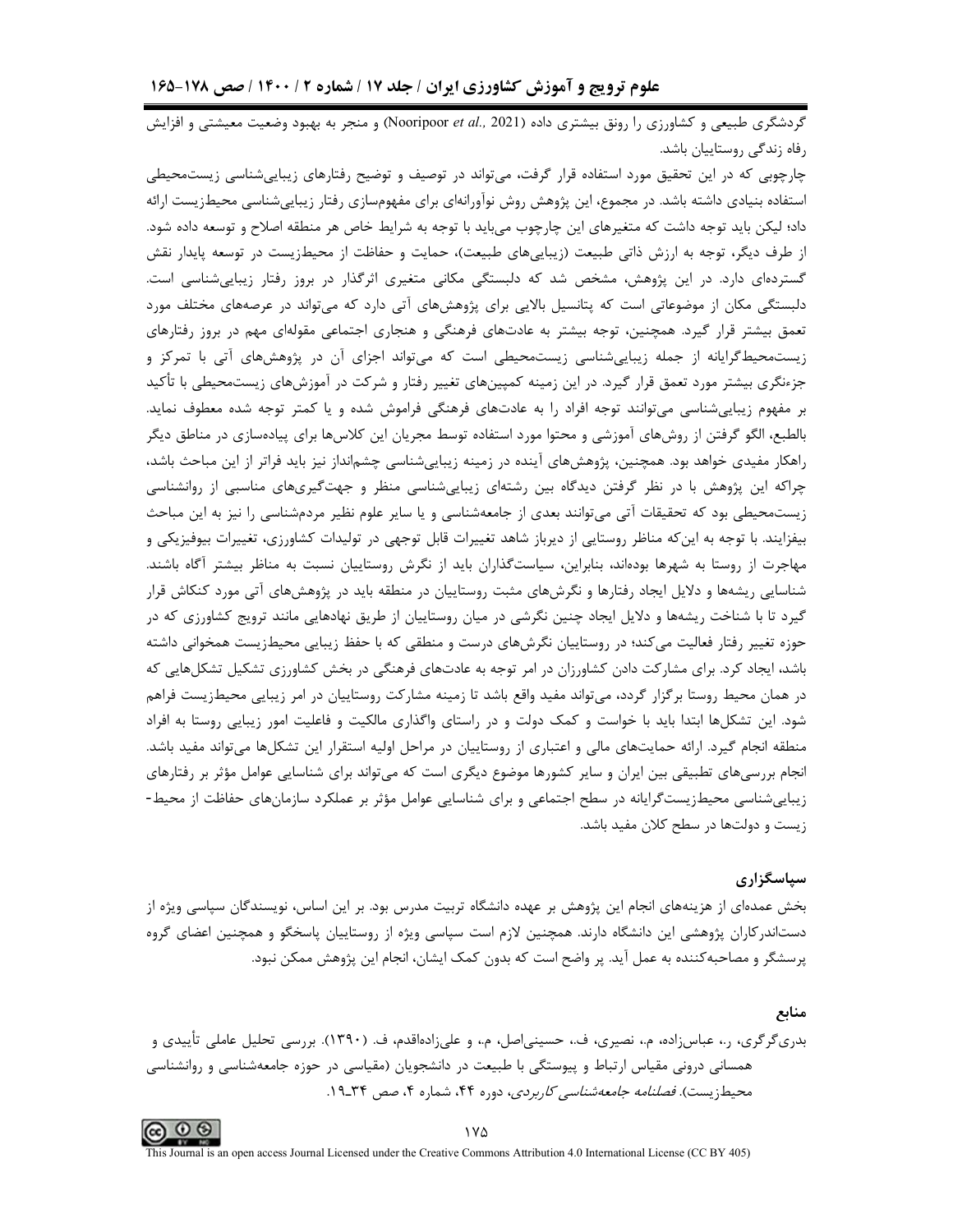| بیژنی، م.، و حیاتی، د. (۱۳۹۲). کاربرد نگرشهای ارزشی زیستمحیطی در واکاوی تضاد آب: مورد مطالعه شبکه آبیاری سد          |
|----------------------------------------------------------------------------------------------------------------------|
| درودزن. <i>مجله علوم ترویج و آموزش کشاورزی ایران،</i> دوره ۹، شماره ۱، صص ۱۰۲ـ۸۳.                                    |
| دبیرسیاقی، س، م. (۱۳۸۳). <i>بحران محیطزیست</i> . تهران: انتشارات حدیث امروز.                                         |
| عزیزیخالخیلی، ط.، بخشیجهرمی، آ.، و بیژنی، م. (۱۳۹۰). رفتار حفاظت و پایداری خاک کشاورزان نقش رسانههای ارتباطی         |
| و اطلاعرسانی ترویج و آموزش. <i>مجله علوم ترویج و آموزش کشاورزی ایران،</i> دوره ۷، شماره ۲، صص ۶۱ـ۵۱.                 |
| فاضلی، م.، و جعفرصالحی، س. (۱۳۹۲). شکاف نگرش، دانش و رفتار زیستمحیطی گردشگران. <i>فصلنامه مطالعات مدیریت</i>         |
| <i>گردشگری</i> ، دوره ۸، شماره ۲۲، صص ۱۶۱-۱۳۷.                                                                       |
| کلانتری، خ. (۱۳۹۱). <i>تجزیه و تحلیل و دادهپردازی در تحقیقات اجتماعی ـ اقتصادی</i> .  تهران: انتشارات دانشگاه تهران. |
| مرکز آمار ایران (۱۳۹۵). آمار جمعیت ایران در سال ۱۳۹۵. منتشر نشده.                                                    |
| مهدوی، س. م. ص.، و وزیری، ر. (۱۳۸۹). بررسی عوامل اجتماعی ــ فرهنگی مؤثر بر نگرش محیطزیستی دانشجویان علوم و           |
| تحقیقات در سال ۱۳۸۸. <i>نشریه پژوهش اجتماعی</i> ، دوره ۳، شماره ۷، صص ۴۵-۱۹.                                         |
| ولیزاده، ن. (۱۳۹۳). زیباییشناسی محیطزیست طبیعی: تحلیل نگرش زیباییشناسی روستاییان شهرستان میاندوآب. سمینار            |
| کارشناسی رشد، تهران: دانشگاه تربیت مدرس، دانشکده کشاورزی، گروه ترویج و آموزش کشاورزی. (منتشر نشده)                   |
| ولیزاده، ن.، و بیژنی، م. (۱۳۹۵). کاربرد نظریه نیازهای مازلو در تحلیل نگرش زیباییشناسی محیطزیستی روستاییان            |
| شهرستان میاندوآب. <i>مجله علوم ترویج و آموزش کشاورزی ایران</i> ، دوره ۱۲، شماره ۲، صص ۸۷-۷۳.                         |

- ملکی، ا.، و علیپور، پ. (۱۳۹۳). سنجش عوامل مؤثر بر محیطزیستگرایی زنان ایرانی. *فصلنامه زن در توسعه و سیاست*، دوره ۰۱۲، شماره ۴، صص ۵۹۲–۵۷۸.
- Aytulkasapoglu, M., and Ecevit, M. C. (2002). Attitudes and behavior toward the environment: The case of Lake Burdur Turkey. Environment 363-377. in and Behavior,  $34(3)$ , https://doi.org/10.1177/0013916502034003005.
- Ball, K., Bauman, A., Leslie, E., and Owen, N. (2001). Perceived environmental aesthetics and convenience and company are associated with walking for exercise among Australian adults. Preventive Medicine, 33(5), 434-440. https://doi.org/10.1006/pmed.2001.0912
- Dagher, G. K., and Itani, O. (2014). Factors influencing green purchasing behavior: Empirical evidence from the Lebanese consumers. Journal of Consumer Behavior, 13(3), 188-195. https://doi.org/10.1002/cb.1482 Davis, J. A. (1971). Elementary survey analysis. englewood cliffs. NJ: prentice Hall.
- Dearden, P. (1984). Factors influencing landscape preferences: An empirical investigation. Landscape Planning,
	- 11(4), 293-306. https://doi.org/10.1016/0304-3924(84)90026-1
- Frantz, C., Mayer, F. S., Norton, C., and Rock, M. (2005). There is no "I" in nature: The influence of selfawareness on connectedness to nature. Journal of Environmental Psychology, 25(4), 427-436. https://doi.org/10.1016/j.jenvp.2005.10.002
- Gosling, E., and Williams, K. J. (2010). Connectedness to nature, place attachment and conservation behaviour: Testing connectedness theory among farmers. Journal of Environmental Psychology, 30(3), 298-304. https://doi.org/10.1016/j.jenvp.2010.01.005
- Howley, P. (2011). Landscape aesthetics: Assessing the general publics' preferences towards rural landscapes. *Ecological Economics*, 72, 161-169. https://doi.org/10.1016/j.ecolecon.2011.09.026
- Kalantari, K., Shabanali Fami, H., Asadi, A., and Mohammadi, H. M. (2007). Investigating factors affecting environmental behavior of urban residents: A case study in Tehran City-Iran. American Journal of Environmental Sciences, 3(2), 67-74. https://doi.org/10.3844/ajessp.2007.67.74
- Krejcie, R. V., and Morgan, D. W. (1970). Determining sample size for research activities. Educational and Psychological Measurement, 30(3), 607-610. https://doi.org/10.1177/001316447003000308
- Lyons, E. (1983). Demographic correlates of landscape preference. Environment and Behavior, 15(4), 487-511. https://doi.org/10.1177/0013916583154005
- Macia, A. (1979). Visual perception of landscape: Sex and personality differences. General Technical Report (GTR), 729-285. https://doi.org/10.1177%2F0013916583154005



This Journal is an open access Journal Licensed under the Creative Commons Attribution 4.0 International License (CC BY 405)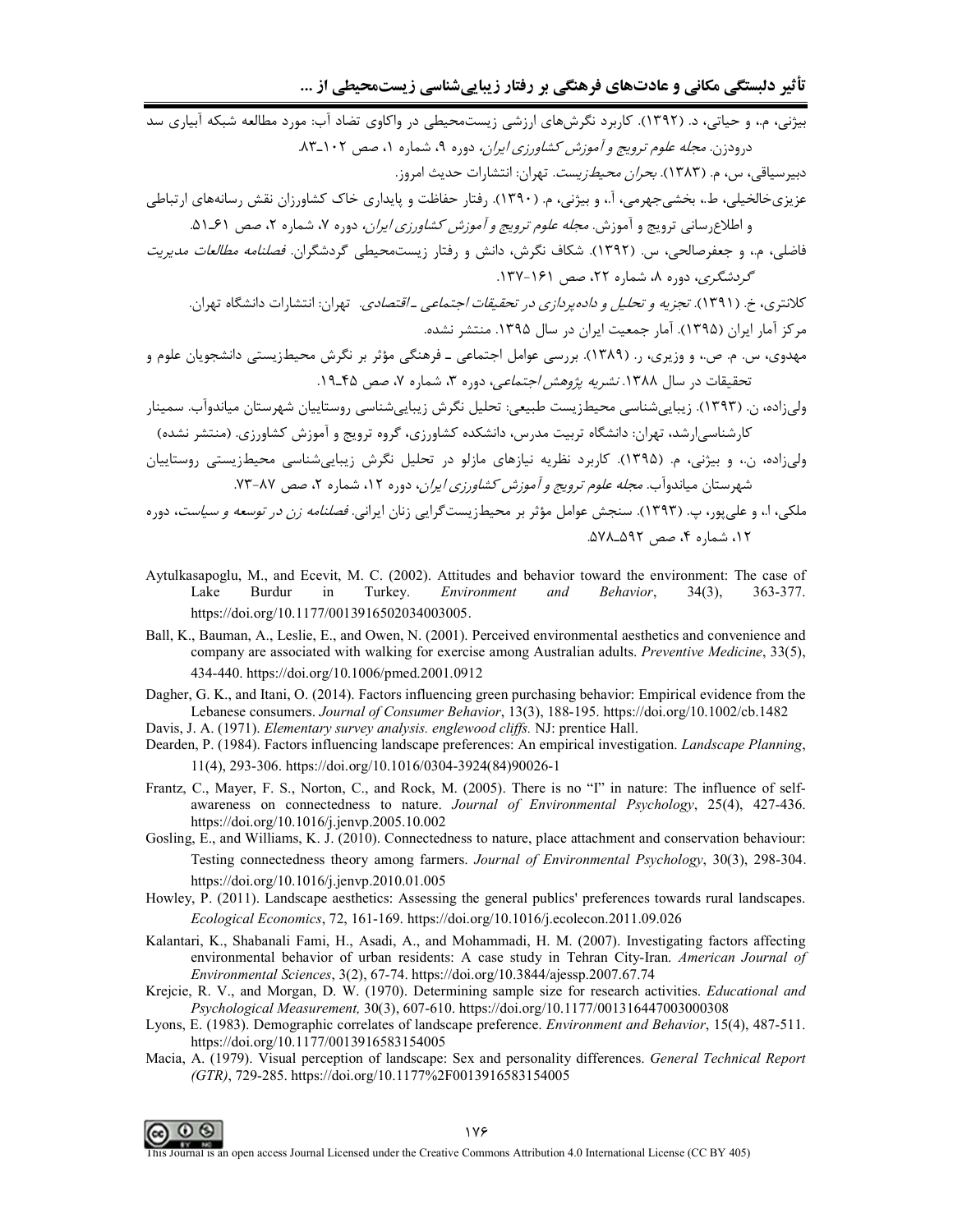- Mahdavinejad, M., Bahtooei, R., Hosseinikia, S. M., Bagheri, M., Motlagh, A. A., and Farhat, F. (2014). Aesthetics and architectural education and learning process. *Procedia-Social and Behavioral Sciences*, 116, 4443-4448. https://doi.org/10.1016/j.sbspro.2014.01.963
- Mainieri, T., Barnett, E. G., Valdero, T. R., Unipan, J. B., and Oskamp, S. (1997). Green buying: The influence of environmental concern on consumer behavior. *The Journal of Social Psychology*, 137(2), 189-204. https://doi.org/10.1080/00224549709595430
- Nooripoor, M., Khosrowjerdi, M., Rastegari, H., Sharifi, Z., and Bijani, M. (2021). The role of tourism in rural development: Evidence from Iran. *GeoJournl,* 86(4), 1705-1719. https://doi.org/10.1007/s10708-020- 10153-z
- Porteous, J. D. (2013). *Environmental aesthetics: Ideas, politics and planning*. London: Routledge.
- Sabzali Parikhani, R., Sadighi, H., and Bijani, M. (2018). Ecological Consequences of Nanotechnology in Agriculture: Researchers' Perspective. *Journal of Agricultural Science and Technology (JAST),* 20(2), 205-219.
- Salehi, S., Chizari, M., Sadighi, H., and Bijani, M. (2017). Assessment of agricultural groundwater users in Iran: A cultural environmental bias. *Hydrogeology Journal,* 26(1), 285-295. https://doi.org/10.1007/s10040- 017-1634-9
- Schultz, P. W., and Zelezny, L. (1999). Values as predictors of environmental attitudes: Evidence for consistency across 14 countries. *Journal of Environmental Psychology*, 19(3), 255-265. https://doi.org/10.1006/jevp.1999.0129
- Scannell, L., and Gifford, R. (2010). The relations between natural and civic place attachment and proenvironmental behavior. *Journal of Environmental Psychology*, 30(3), 289-297.
- Stern, P. C. (2000). Towards a coherent theory of environmentally significant behavior. *Journal of Social Issues*, 56(3), 407-424. https://doi.org/10.1111/0022-4537.00175
- Thompson, C. W., Roe, J., Aspinall, P., Mitchell, R., Clow, A., and Miller, D. (2012). More green space is linked to less stress in deprived communities: Evidence from salivary cortisol patterns. *Landscape and Urban Planning*, 105(3), 221-229. https://doi.org/10.1016/j.landurbplan.2011.12.015
- Uzzell, D., Pol, E., and Badenas, D. (2002). Place identification, social cohesion, and environmental sustainability. *Environment and Behavior*, 34(1), 26-53. https://doi.org/10.1177%2F0013916502034001003
- Valizadeh, N., Bijani, M., Karimi, H., Naeimi, A., Hayati, D., and Azadi, H. (2020). The effects of farmers' place attachment and identity on water conservation moral norms and intention. *Water Research,* 185, 116131. https://doi.org/10.1016/j.watres.2020.116131
- Zhang, J. W., Howell, R. T., and Iyer, R. (2014). Engagement with natural beauty moderates the positive relation between connectedness with nature and psychological well-being. *Journal of Environmental Psychology*, 38, 55-63. https://doi.org/10.1016/j.jenvp.2013.12.013
- Zube, E. H., Pitt, D. G., and Evans, G. W. (1983). A lifespan developmental study of landscape assessment. *Journal of Environmental Psychology*, 3(2), 115-128. https://doi.org/10.1016/S0272-4944(05)80151-3
- Zube, E. H., Sell, J. L., and Taylor, J. G. (1982). Landscape perception: Research, application and theory. *Landscape Planning,* 9(1), 1-33. https://doi.org/10.1016/0304-3924(82)90009-0